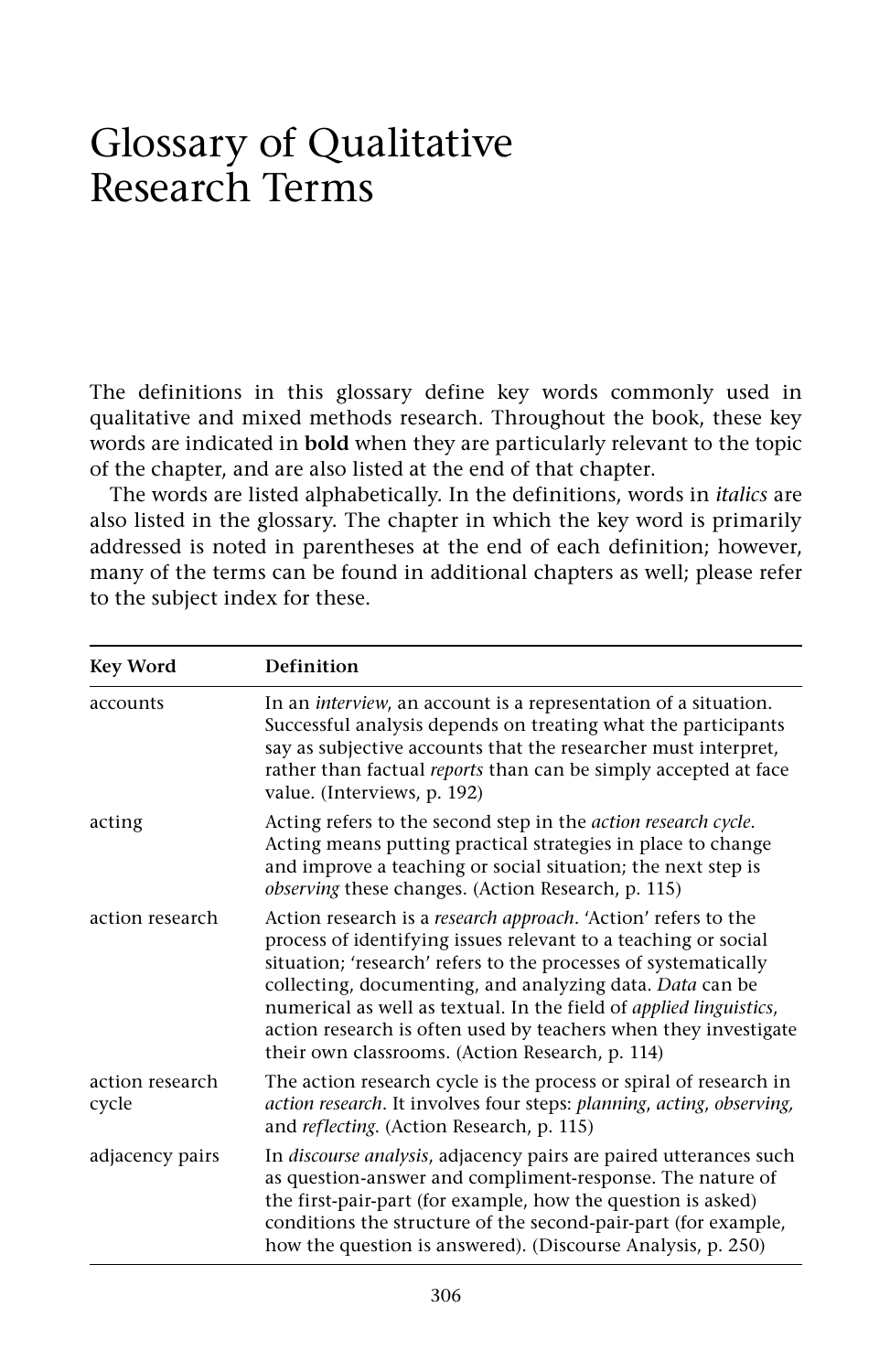| <b>Key Word</b>                       | Definition                                                                                                                                                                                                                                                                                                                                                                                                                                                                                                                                                                                                                            |
|---------------------------------------|---------------------------------------------------------------------------------------------------------------------------------------------------------------------------------------------------------------------------------------------------------------------------------------------------------------------------------------------------------------------------------------------------------------------------------------------------------------------------------------------------------------------------------------------------------------------------------------------------------------------------------------|
| analytic memos                        | Analytic memos are personal notes (including ideas, questions,<br>hunches, and speculations) a researcher makes during the<br>research process about the collected data, and includes the<br>researcher's ideas and interpretations. (Ethnography, p. 102)                                                                                                                                                                                                                                                                                                                                                                            |
| annotated<br>bibliography             | Annotated bibliographies are summaries and brief commentaries<br>of individual published works. (Writing Up Your Research, p. 291)                                                                                                                                                                                                                                                                                                                                                                                                                                                                                                    |
| applied linguistics                   | Applied linguistics is the study of language in use. It can be<br>divided into two broad areas. The first focuses primarily on<br>language itself, and is called language analysis. The second<br>investigates the contexts and experiences of language use. Both<br>areas employ qualitative, quantitative, and mixed research<br>methods. (Introduction, p. 4)                                                                                                                                                                                                                                                                      |
| artifacts<br>( <i>also</i> artefacts) | Artifacts are things that people within a cultural group make<br>and/or use. (Ethnography, p. 93)                                                                                                                                                                                                                                                                                                                                                                                                                                                                                                                                     |
| autoethnography                       | An autoethnography is a study of the self over a long period of<br>time. (Writing Up Your Research, p. 294)                                                                                                                                                                                                                                                                                                                                                                                                                                                                                                                           |
| axiology                              | Axiology is the study of value. In qualitative research, there is<br>an assumption that all research is value-laden, and includes<br>the value systems of the researcher, the theory, research<br>methodology, and research paradigm, as well as the social and<br>cultural norms of the researcher and <i>participants</i> .                                                                                                                                                                                                                                                                                                         |
| behavior                              | In ethnography, behavior refers to what people within a cultural<br>group do and the acts that they perform. (Ethnography, p. 93)                                                                                                                                                                                                                                                                                                                                                                                                                                                                                                     |
| biased questions                      | Biased questions are <i>questionnaire items</i> that put one group of<br>people in a bad light based on gender, religion, ethnicity, and<br>so on. (Open-Response Items in Questionnaires, p. 208)                                                                                                                                                                                                                                                                                                                                                                                                                                    |
| boundedness                           | Boundedness is a term used in <i>case study</i> to refer to the<br>parameters of a case. These could include the individual or<br>entity, for example a school, under investigation and the<br>settings in which social action takes place. (Case Study, p. 68)                                                                                                                                                                                                                                                                                                                                                                       |
| case study                            | Case study is a research approach. It creates an in-depth<br>description and analysis of a <i>bounded system</i> - one individual,<br>institution, or educational context. By concentrating on a single<br>(or few) case(s), this approach can describe a particular learning<br>or teaching process or research setting in great detail. The focus of<br>a case study can either be on the case itself or on an issue which<br>the case(s) illustrates. Case study uses multiple sources of data<br>and data collection methods, and it often combines both qualitative<br>and quantitative research approaches. (Case Study, p. 68) |
| categorical content<br>analysis       | Categorical content analysis is a method of <i>data analysis</i> that<br>identifies categories by selecting utterances from a text, which are<br>then classified and grouped together. (Narrative Inquiry, p. 51)                                                                                                                                                                                                                                                                                                                                                                                                                     |
| category                              | Researchers create a category in the <i>data analysis</i> process<br>by grouping together related codes, either as examples or<br>components of a particular concept. (Narrative Inquiry, p. 52)                                                                                                                                                                                                                                                                                                                                                                                                                                      |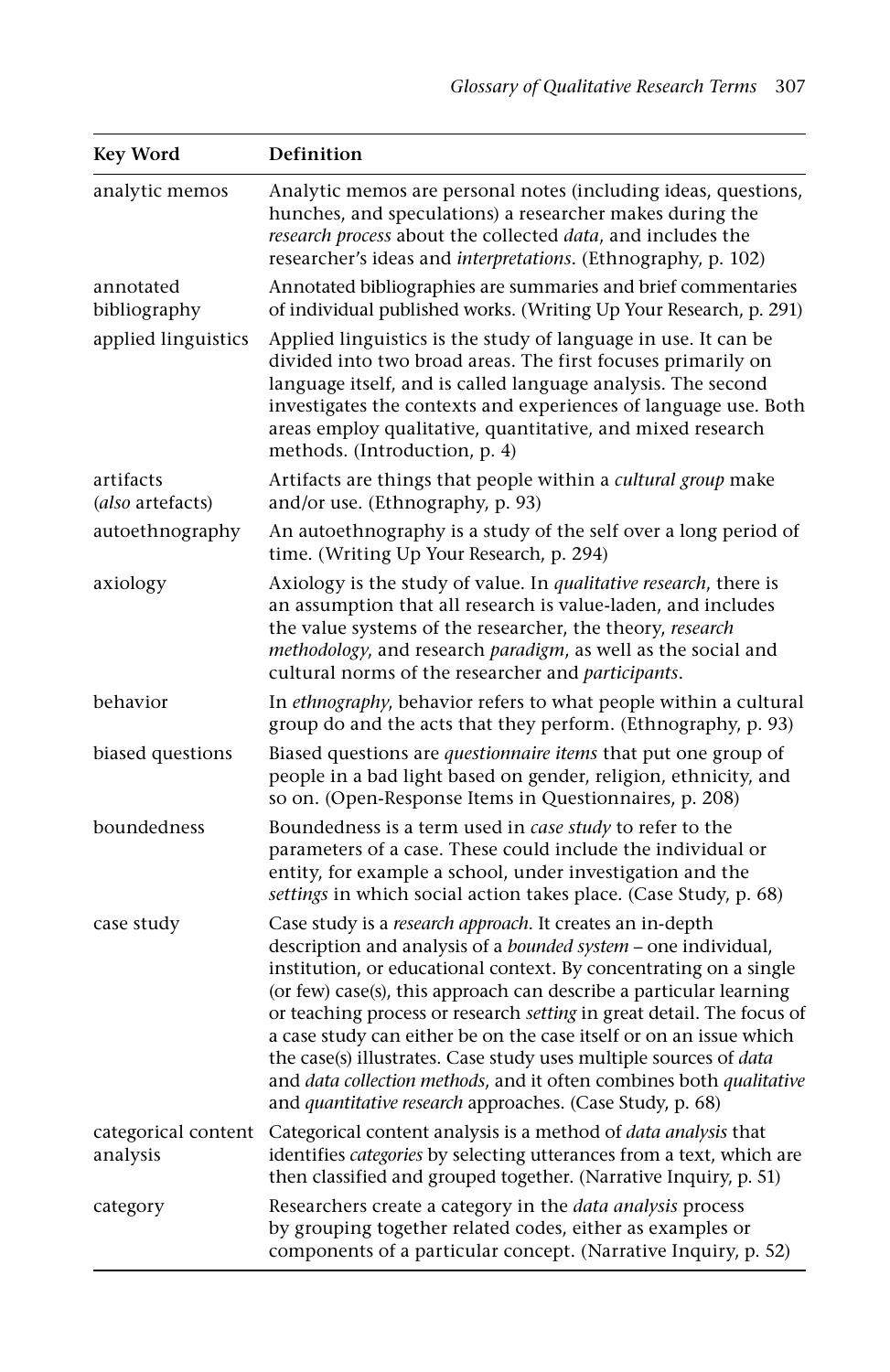| <b>Key Word</b>           | Definition                                                                                                                                                                                                                                                                                                                                                                                                                                                                                                                    |
|---------------------------|-------------------------------------------------------------------------------------------------------------------------------------------------------------------------------------------------------------------------------------------------------------------------------------------------------------------------------------------------------------------------------------------------------------------------------------------------------------------------------------------------------------------------------|
| citing                    | Citing means referring to the work of an author by name (and<br>usually by year of publication, depending on stylistic conventions)<br>in the body of a research report. (Writing Up Your Research, p. 291)                                                                                                                                                                                                                                                                                                                   |
| claim                     | A claim is a new understanding or finding in research. It is<br>a term that tries to capture both what the researcher feels<br>definite about stating and the gaps or limitations in this new<br>knowledge. (What Makes Research 'Qualitative'?, p. 26)                                                                                                                                                                                                                                                                       |
| closed-response<br>items  | Closed-response items are questionnaire items in which<br>participants select from a limited list of options provided by<br>the researcher by circling them, making an 'X' and so on;<br>participants are not requested to respond in their own words.<br>(Open-Response Items in Questionnaires, p. 201)                                                                                                                                                                                                                     |
| closing                   | In <i>discourse analysis</i> , closing is the action which shuts down an<br>interaction. It is composed of at least one adjacency pair, such<br>as 'see you later' - 'bye'. (Discourse Analysis, p. 243)                                                                                                                                                                                                                                                                                                                      |
| co-construction           | Co-construction is the idea in discourse analysis that<br>language use is a product not just of its speaker but also<br>those who are interacting with that speaker. (Discourse<br>Analysis, p. 245)                                                                                                                                                                                                                                                                                                                          |
| coding                    | Coding is one aspect of data analysis. When researchers<br>code, they are trying to make sense of the data by<br>systematically looking through it, clustering or grouping<br>together similar ideas, phenomena, people, or events,<br>and labeling them. Coding helps researchers find similar<br>patterns and connections across the data. It helps<br>researchers get to know the data better and to organize<br>their thinking, and it also makes storage and retrieval of<br>data easier. (Narrative Inquiry, p. 51)     |
| coding system             | A coding system is created during data analysis. It is a list<br>of the labels of the categories created when the researcher is<br>coding. Frequently these labels are derived from the data itself<br>(in which case they are called emic terms), but often they are<br>terms created by the researcher (in which case they are called<br>etic terms). In verbal reports, these labels attempt to capture<br>the intentions of all of the thought units mentioned by the<br>participants. (Introspective Techniques, p. 224) |
| collective case<br>study  | In a collective case study the researcher uses more than one<br>case, so as to better shed light on a particular issue. A collective<br>case study often focuses on exploring an issue rather than<br>describing one case in detail, by comparing and contrasting<br>different cases. (Case Study, p. 70)                                                                                                                                                                                                                     |
| concordancing<br>software | Concordancing software is software that lists occurrences of<br>any word or phrase from a given text, along with a certain<br>number of words on either side of it. (Open-Response Items in<br>Questionnaires, p. 211)                                                                                                                                                                                                                                                                                                        |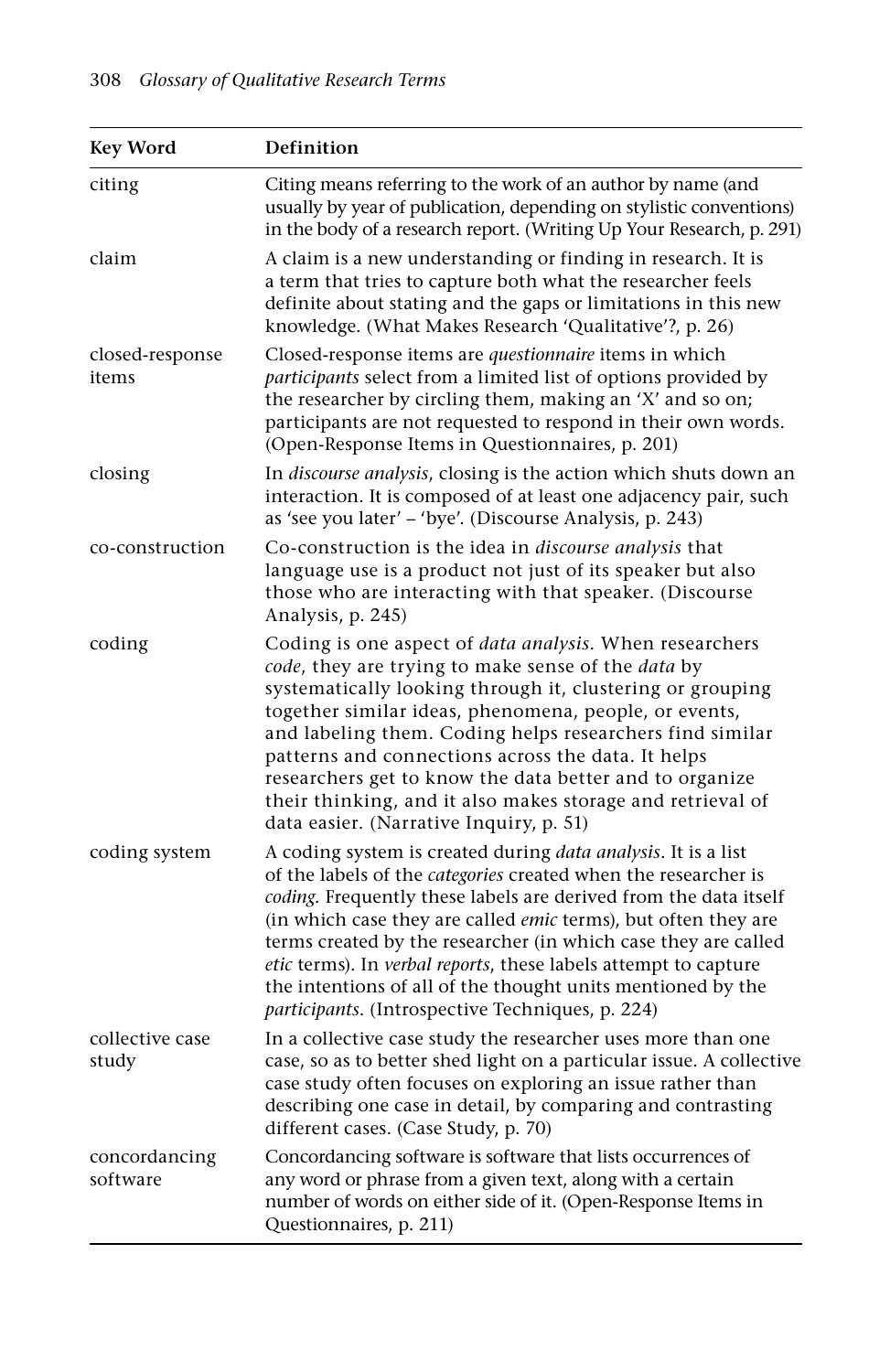| <b>Key Word</b>                   | Definition                                                                                                                                                                                                                                                                                                                                                                                                                                                                                                                                                                                        |
|-----------------------------------|---------------------------------------------------------------------------------------------------------------------------------------------------------------------------------------------------------------------------------------------------------------------------------------------------------------------------------------------------------------------------------------------------------------------------------------------------------------------------------------------------------------------------------------------------------------------------------------------------|
| confirmability                    | Confirmability is the concept that researchers should<br>fully explain or disclose the <i>data</i> that they are basing their<br>interpretations on, or at least make those data available.<br>Confirmability can be improved by maintaining precise data<br>records and keeping all data for additional scrutiny. (Open-<br>Response Items in Questionnaires, p. 215)                                                                                                                                                                                                                            |
| consequentialism                  | Consequentialism is the belief that ends justify means; that<br>is, that the results of actions determine their rightness or<br>wrongness. Any particular action is neither intrinsically<br>good nor bad; rather, it is good or bad because of its results<br>in a particular context – its consequences. (Ethics and<br>Trustworthiness, p. 270)                                                                                                                                                                                                                                                |
| constant<br>comparative<br>method | The constant comparative method is a method of <i>data analysis</i><br>from <i>grounded theory</i> in which the researcher constantly<br>compares new data to data already placed in existing categories,<br>to help develop and define that category and decide if a new<br>category should be created. (Narrative Inquiry, p. 51)                                                                                                                                                                                                                                                               |
| constructivism                    | Constructivism is the belief that that there is no universally<br>agreed upon reality or universal 'truth'. Rather, meaning is<br>socially constructed by individuals interacting with their<br>world. Through that interaction, each individual creates his or<br>her own unique understandings of the world. As a result, there<br>are multiple constructions and interpretations of reality, so<br>multiple 'truths' exist. These interpretations change, depending<br>upon time and circumstances, so reality is not universal but<br>person-, context-, and time-bound. (Introduction, p. 6) |
| context                           | Context refers to the physical, psychological, social, and/<br>or temporal factors of authentic language in use. (Discourse<br>Analysis, p. 243)                                                                                                                                                                                                                                                                                                                                                                                                                                                  |
| conventions                       | Conventions are customary stylistic choices in writing that<br>scholars within disciplines agree upon as a group to use,<br>such as ways of citing sources and formatting a reference list.<br>(Writing Up Your Research, p. 295)                                                                                                                                                                                                                                                                                                                                                                 |
| conversation<br>analysis (CA)     | Conversation analysis is a sociological approach to discourse<br>analysis which attempts to describe the systematic properties<br>of conversation. It focuses upon the sequential organization<br>of 'talk-in-interaction', in terms of machinery, rules, and<br>structure. Example topics include openings and closings in<br>telephone talk or e-mail. (Discourse Analysis, p. 244)                                                                                                                                                                                                             |
| corpus/corpora                    | A corpus is a collection of authentic spoken and/or written<br>texts created so that researchers can see how language is<br>commonly used. Some corpora are extremely large and<br>are stored electronically; this allows researchers to easily<br>search the corpora for individual words or phrases. Detailed<br>information about the context of collection and/or of use is<br>also usually provided. (Discourse Analysis, p. 243)                                                                                                                                                            |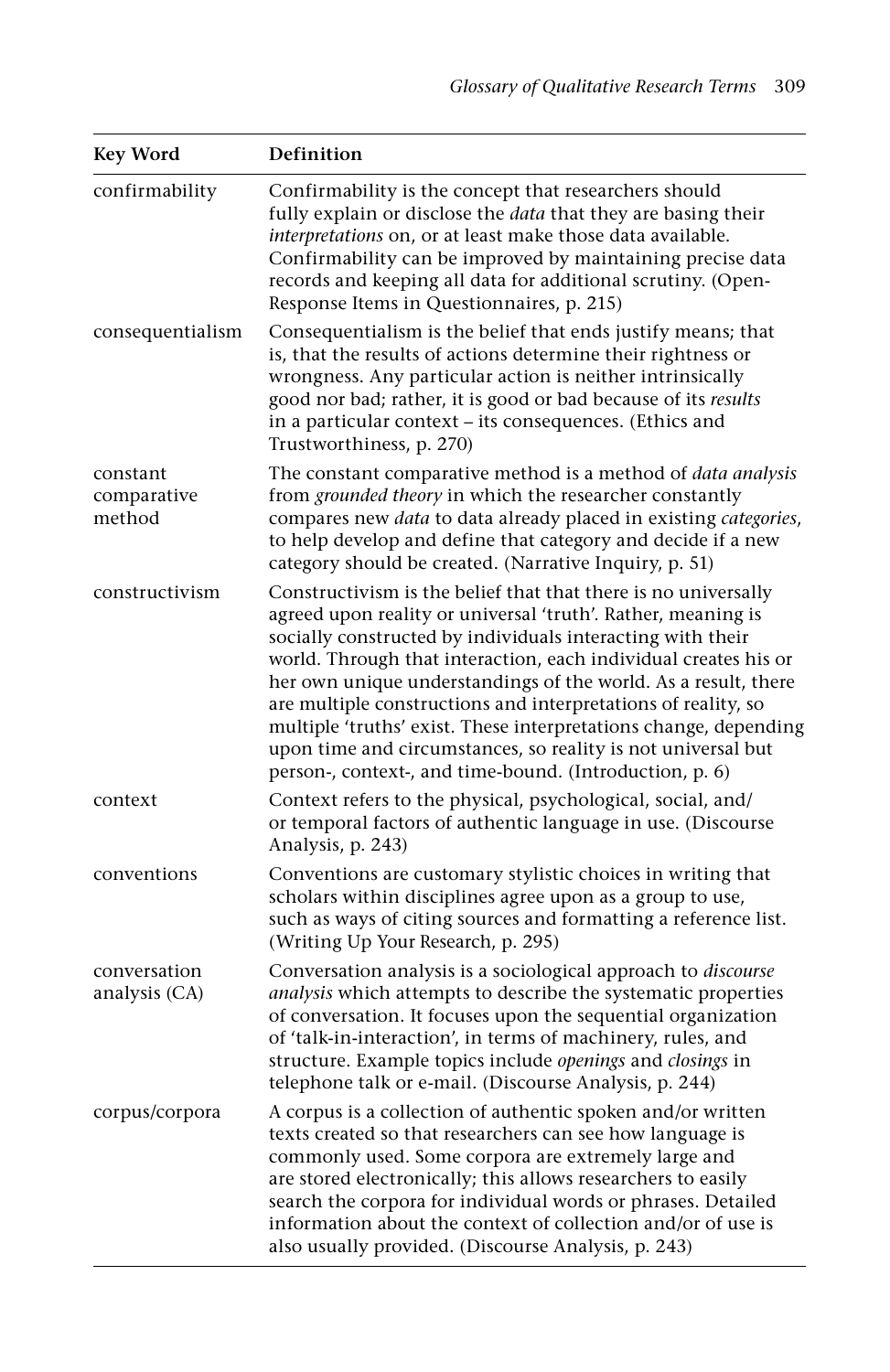| Key Word                | Definition                                                                                                                                                                                                                                                                                                                                                                                                                                                                                                                                                                                                                                    |
|-------------------------|-----------------------------------------------------------------------------------------------------------------------------------------------------------------------------------------------------------------------------------------------------------------------------------------------------------------------------------------------------------------------------------------------------------------------------------------------------------------------------------------------------------------------------------------------------------------------------------------------------------------------------------------------|
| correction              | In discourse analysis, correction is the actual remedy of a<br>language error. (Discourse Analysis, p. 247)                                                                                                                                                                                                                                                                                                                                                                                                                                                                                                                                   |
| credibility             | Credibility is the concept that researchers should maximize<br>the accuracy of how they define concepts and how they<br>characterize the people they are investigating - with a<br>particular focus on how the various <i>participants</i> feel about<br>the interpretations the researcher makes. Credibility can be<br>enhanced by using prolonged engagement, careful observation,<br>triangulation, peer debriefing, negative case analysis, and<br>member checks. (Open-Response Items in Questionnaires, p. 215)                                                                                                                        |
| critical<br>ethnography | Critical ethnography is a type of ethnography that examines<br>cultural systems of power, prestige, privilege, and authority in<br>society. Critical ethnographers study marginalized groups from<br>different classes, races, and genders, to advocate the needs of these<br>participants (adapted from Creswell, 2007). (Introduction, p. 12)                                                                                                                                                                                                                                                                                               |
| critical theory         | Critical theory is a perspective that views society as<br>fundamentally conflictual and oppressive due to historical<br>problems of domination, alienation, and social struggle,<br>so critical theory is openly ideological, emancipatory, and<br>transformative. Because critical theorists are interested<br>in the power asymmetries which underlie society, critical<br>theory explicitly wants to empower marginalized groups,<br>often by researchers and members of the marginalized group<br>collaboratively doing research together. (Introduction, p. 12)                                                                          |
| cultural portrait       | A cultural portrait is a term used in <i>ethnography</i> to refer to<br>a detailed and rich holistic description of a cultural group.<br>(Ethnography, p. 94)                                                                                                                                                                                                                                                                                                                                                                                                                                                                                 |
| culture                 | 'Culture is an abstract concept used to account for the beliefs,<br>values, and behaviors of cohesive groups of people. It is<br>a narrower term than race (which accounts for biological<br>variation); a racial group may contain many different cultures,<br>and a cultural group may contain members of different races.<br>Although a cultural group may refer to a particular nationality,<br>cultures may cross political boundaries and a nation may<br>contain many cultural groups Within a cultural group,<br>behaviors are patterned and values and meanings are shared.'<br>(Richards & Morse, 2007, p. 53) (Ethnography, p. 93) |
| data                    | Data is information created in or collected from a setting (from<br>participants, observations, artifacts, and so on, about people,<br>phenomena, ideas, events, or the context) in response to a<br>research question. (What Makes Research 'Qualitative'?, p. 27)                                                                                                                                                                                                                                                                                                                                                                           |
| data analysis           | Analysis is a major aspect of the research process. There are<br>many ways to do data analysis in qualitative research, but the<br>goal is largely the same - to understand the data that has been<br>collected, and organize it into groups or <i>categories</i> , to prepare<br>for data interpretation. (Introduction, p. 10)                                                                                                                                                                                                                                                                                                              |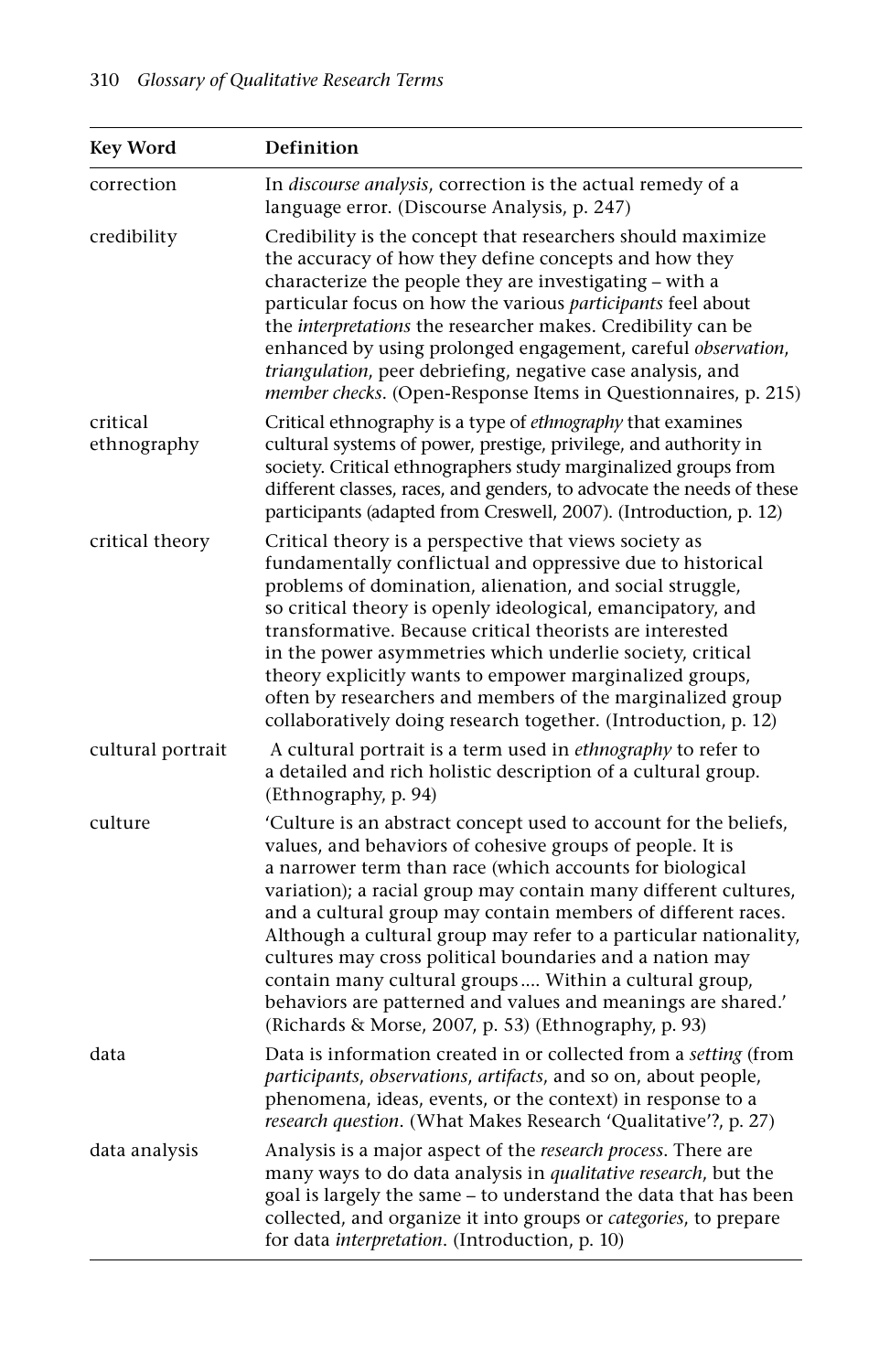| <b>Key Word</b>              | Definition                                                                                                                                                                                                                                                                                                                                                                                                   |
|------------------------------|--------------------------------------------------------------------------------------------------------------------------------------------------------------------------------------------------------------------------------------------------------------------------------------------------------------------------------------------------------------------------------------------------------------|
| data collection              | Data collection refers to the process of collecting information<br>systematically through data collection methods. (Action<br>Research, p. 117)                                                                                                                                                                                                                                                              |
| data collection<br>methods   | Data collection methods in qualitative research include<br>observation, interviews, open-response questionnaire items, verbal<br>reports, diaries, and so on. (Introduction, p. 5)                                                                                                                                                                                                                           |
| data saturation              | As researchers collect <i>data</i> and simultaneously create <i>categories</i><br>through data analysis, they will get to a point at which these<br>categories are 'saturated' - no new information adds to their<br>understanding of the category. (Introduction, p. 10)                                                                                                                                    |
| deception and<br>consent     | Deception and consent are universal ethical concerns about<br>the rights of <i>participants</i> to be informed honestly and openly,<br>and not to be coerced into participating in a study. (Ethics and<br>Trustworthiness, p. 276)                                                                                                                                                                          |
| deductive<br>thinking        | Deductive thinking is a way of reasoning that works from the<br>more general to the more specific. It begins with a general<br>theory, which generates predictions about specific phenomena.<br>These theories can be tested empirically by seeing if the<br>predictions are true. The opposite is <i>inductive thinking</i> .                                                                               |
| dependability                | The idea of dependability emphasizes the need for researchers<br>to account for the ever-changing context and shifting<br>conditions within which research occurs. In their published<br>accounts, the researcher should describe the changes that<br>occur in the setting and how these changes affected the way<br>the researcher approached the study. (Open-Response Items in<br>Questionnaires, p. 215) |
| descriptive case<br>study    | In a descriptive case study, the researcher presents a detailed,<br>contextualized picture of a particular case or phenomenon. The<br>research purpose is simply to gain a deep understanding of the<br>case or phenomenon itself, not to generalize this case to other<br>cases or contexts. (Case Study, p. 70)                                                                                            |
| diary studies                | Diary studies are first-person or third-person case studies in<br>which individuals keep a reflective journal using introspection<br>and/or retrospection. (Introspective Techniques, p. 228)                                                                                                                                                                                                                |
| discourse                    | Discourse refers to authentic spoken or written language<br>produced in a particular context. (Discourse Analysis, p. 244)                                                                                                                                                                                                                                                                                   |
| discourse analysis           | Discourse analysis is an umbrella term for a variety of approaches<br>to understanding authentic language use in particular social<br>contexts, including cohesion, contextual, interaction, speech act,<br>and conversation analysis. (Discourse Analysis, p. 243)                                                                                                                                          |
| documenting                  | Documenting means providing evidence for an assertion or a<br>finding in a research report. (Writing Up, p. 291)                                                                                                                                                                                                                                                                                             |
| double-barreled<br>questions | Double-barreled questions are questionnaire items that include<br>two or more issues in the one question. (Open-Response Items<br>in Questionnaires, p. 207)                                                                                                                                                                                                                                                 |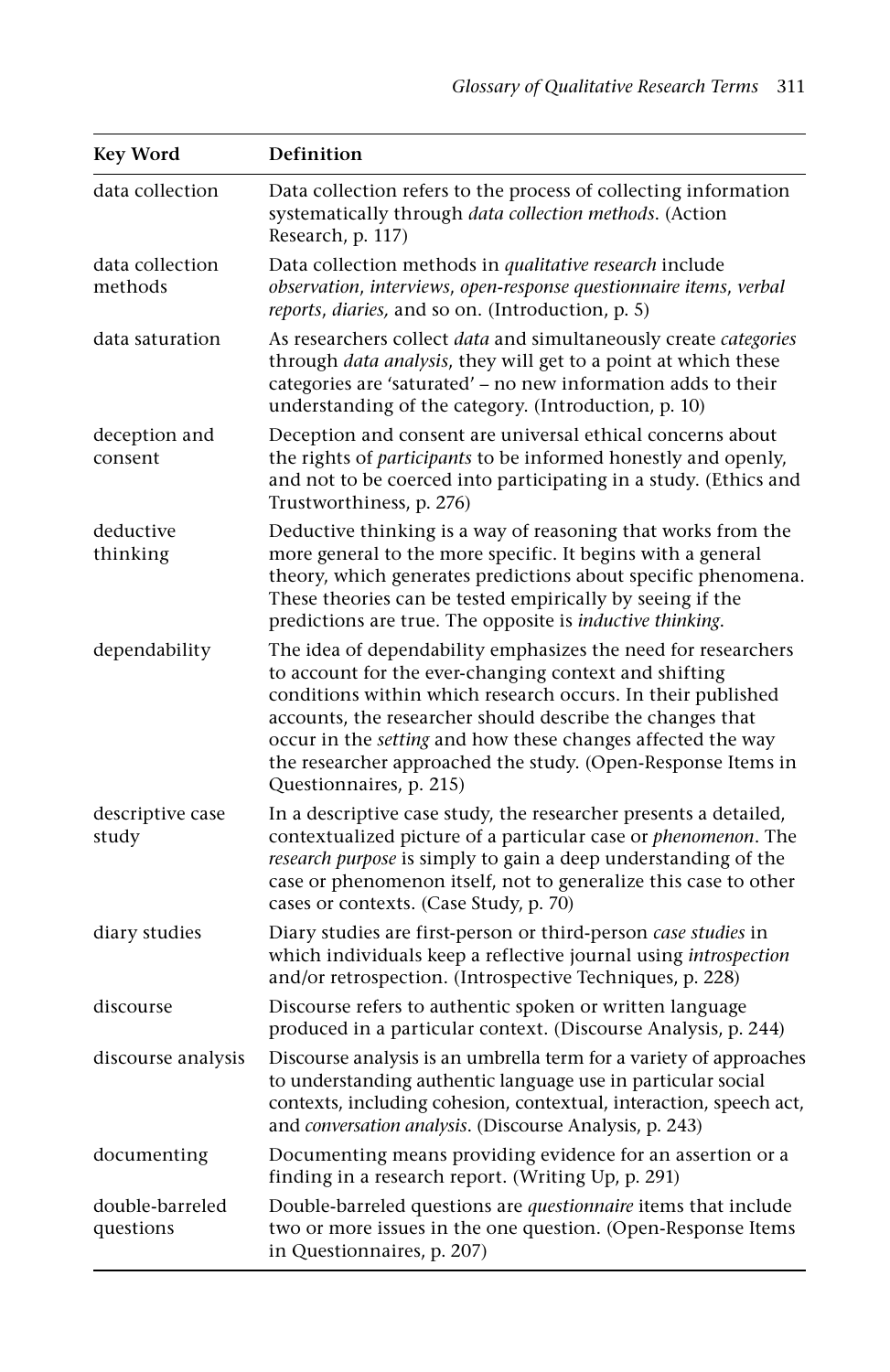| Key Word                                | Definition                                                                                                                                                                                                                                                                                                                |
|-----------------------------------------|---------------------------------------------------------------------------------------------------------------------------------------------------------------------------------------------------------------------------------------------------------------------------------------------------------------------------|
| embarrassing<br>questions               | Embarrassing questions are <i>questionnaire</i> items that include<br>swear words or might otherwise be embarrassing to some<br>respondents. (Open-Response Items in Questionnaires, p. 208)                                                                                                                              |
| Embedded Design                         | Embedded Design is a mixed methods design. One type of data<br>collection and analysis (quantitative or qualitative) is embedded<br>or nested within a larger study with a different form of <i>data</i><br>as the primary database. The embedded database plays a<br>secondary, supporting role. (Mixed Methods, p. 143) |
| emerging theories                       | Emerging theories is a term used in <i>observation</i> to refer<br>to theories that explain <i>behavior</i> that is seen during the<br>observation process. (Observation, p. 174)                                                                                                                                         |
| emic                                    | Emic is a special term that refers to the <i>participants'</i> insider<br>viewpoint of a phenomenon, setting, or cultural group. This is<br>in contrast with an etic view, which prioritizes the researcher's<br>outsider viewpoint. (Ethnography, p. 97)                                                                 |
| entering the field                      | Entering the field refers to the research activity of choosing a<br>research setting and gaining access to the site. (Observation, p.169)                                                                                                                                                                                 |
| epistemology                            | Epistemology is the study of knowledge. It addresses questions<br>like, 'What is knowledge?', 'How is knowledge acquired?', and<br>'How do we know what we know?' (Introduction, p. 5)                                                                                                                                    |
| ethic of care                           | The ethic of care addresses the effect of any action on<br>the human relationships in a given context. (Ethics and<br>Trustworthiness, p. 272)                                                                                                                                                                            |
| ethic of rights and<br>responsibilities | The ethic of rights and responsibilities upholds the<br>unconditional worth of human beings and the respect to<br>which they are entitled. It recognizes that these universal rights<br>impose corresponding responsibilities on the researcher to<br>respect and uphold them. (Ethics and Trustworthiness, p. 271)       |
| ethic of social<br>justice              | The ethic of social justice is an ethical theory that argues for<br>the redistribution of resources and opportunities to achieve<br>equity and to overcome prior discriminatory practices. (Ethics<br>and Trustworthiness, p. 272)                                                                                        |
| ethical codes of<br>conduct             | Ethical codes of conduct are codes written to guide ethical<br>practice in a profession or in the conduct of a research study.<br>(Ethics and Trustworthiness, p. 273)                                                                                                                                                    |
| ethical principles<br>or theories       | Ethical principles or theories are guiding principles or theories that<br>inform ethical codes of conduct. (Ethics and Trustworthiness, p. 280)                                                                                                                                                                           |
| ethics in action<br>research            | Ethics in action research means ensuring that research is done in<br>an educationally and morally responsible way that does not affect<br>the educational aims of the classroom. (Action Research, p. 121)                                                                                                                |
| ethnography                             | Ethnography is a <i>research approach</i> . It is the in-depth study of<br>a cultural group that typically includes extended observation<br>of that group 'in the field'. The aim of the study is to develop<br>a detailed cultural picture, or cultural portrait, of the group.<br>(Ethnography, p. 92)                  |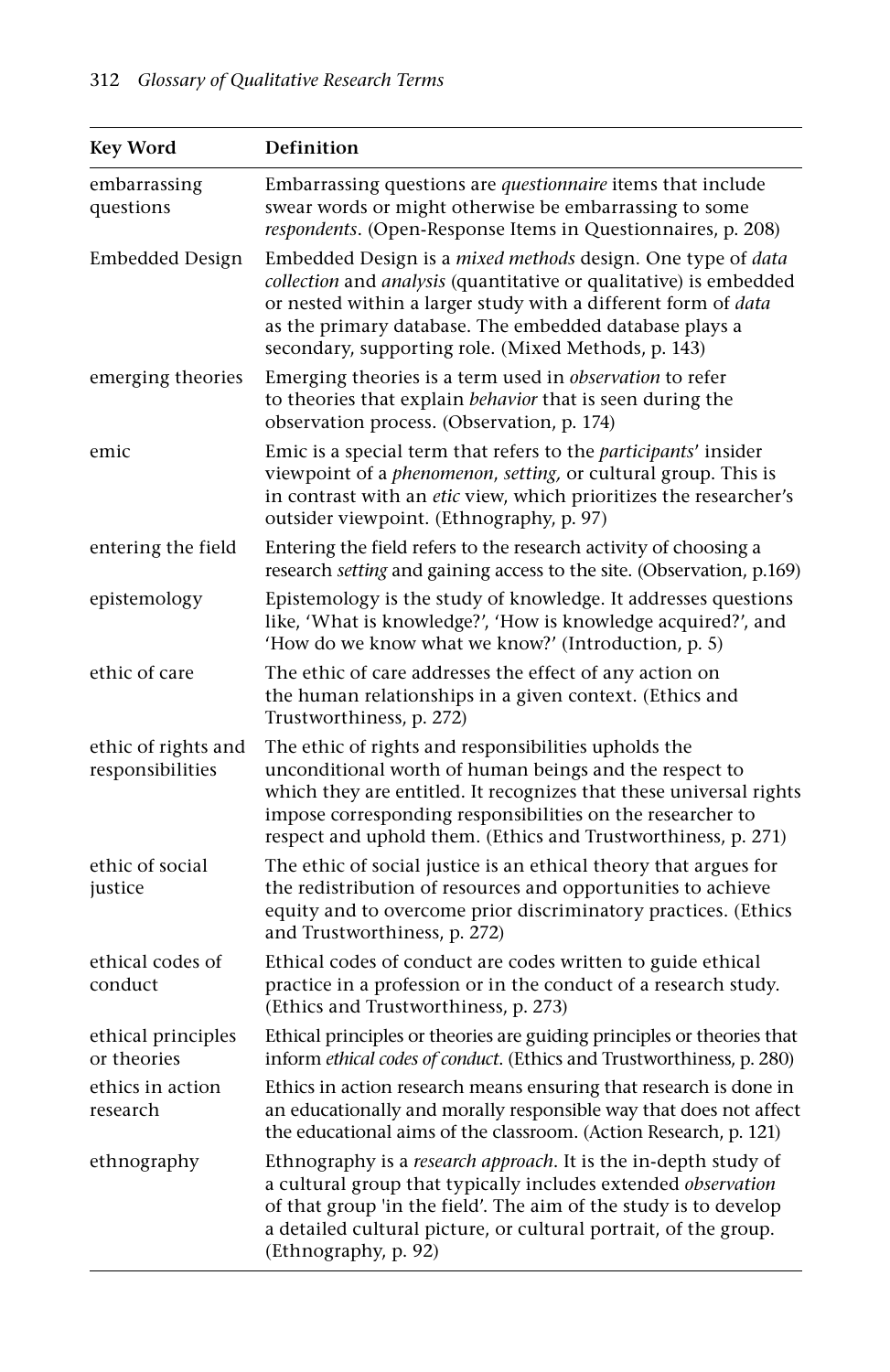| <b>Key Word</b>           | Definition                                                                                                                                                                                                                                                                                                                                                                                                                                                                                                   |
|---------------------------|--------------------------------------------------------------------------------------------------------------------------------------------------------------------------------------------------------------------------------------------------------------------------------------------------------------------------------------------------------------------------------------------------------------------------------------------------------------------------------------------------------------|
| etic                      | Etic is a term that refers to the researcher's outsider viewpoint<br>of a <i>phenomenon</i> , <i>setting</i> , or cultural group. This is in contrast<br>with an emic view, which prioritizes the participants' insider<br>viewpoint. (Ethnography, p. 97)                                                                                                                                                                                                                                                   |
| experimental<br>study     | An experimental study is a research study that follows strict<br>scientific methods and procedures. (Writing Up Your Research,<br>p. 292)                                                                                                                                                                                                                                                                                                                                                                    |
| explanatory case<br>study | An explanatory case study is used to explain cause-effect<br>relationships related to a phenomenon. It is often used as the<br>basis for comparing a case to other cases. An explanatory case<br>study is frequently a long-term, or longitudinal case study, and<br>often uses <i>quantitative research</i> approaches. (Case Study, p. 71)                                                                                                                                                                 |
| Explanatory<br>Design     | Explanatory Design is a mixed methods design in which<br>quantitative <i>data</i> is collected and analyzed first and qualitative<br>data is collected and analyzed second. Qualitative data and<br>data analysis are used to help elaborate on or further explain<br>the quantitative results. (Mixed Methods, p. 139)                                                                                                                                                                                      |
| exploratory case<br>study | When little is known about a case, the researcher can use an<br>exploratory case study. This helps to define the boundaries<br>and the main aspects of the case and lays the groundwork<br>for subsequent, possibly more quantitative studies by helping<br>define questions and hypotheses. (Case Study, p. 70)                                                                                                                                                                                             |
| Exploratory<br>Design     | Exploratory Design is a <i>mixed methods</i> design in which<br>qualitative <i>data</i> is collected and analyzed first, to lay the<br>groundwork or to inform subsequent quantitative data<br>collection and data analysis. (Mixed Methods, p. 140)                                                                                                                                                                                                                                                         |
| feminist theory           | Feminist theory is the extension of feminism into the<br>academic field, looking at women's roles and lives in society.<br>The goal of feminist research is to understand the nature of<br>inequality, and it focuses on gender politics, power relations,<br>and sexuality, to promote women's rights, interests, and issues.<br>Feminist researchers endeavor to establish collaborative and<br>nonexploitative relationships with <i>participants</i> and avoid<br>objectification. (Introduction, p. 12) |
| field notes               | Field notes are detailed notes written or recorded while<br>observing in the research setting, or made during or after<br>interviewing research participants. Some researchers also<br>include their own personal ideas in their field notes, while<br>others put them in <i>analytic memos</i> . (Ethnography, p. 96)                                                                                                                                                                                       |
| fieldwork                 | Fieldwork refers to the research activity of collecting <i>data</i><br>through <i>observation</i> (and other means) in the 'field', the<br>designated research setting or settings. (Ethnography, p. 96)                                                                                                                                                                                                                                                                                                     |
| fill-in items             | Fill-in items are open-response questionnaire items that require<br>the respondents to provide relatively brief bits of personalized<br>information, such as name and address. (Open-Response Items<br>in Questionnaires, p. 202)                                                                                                                                                                                                                                                                            |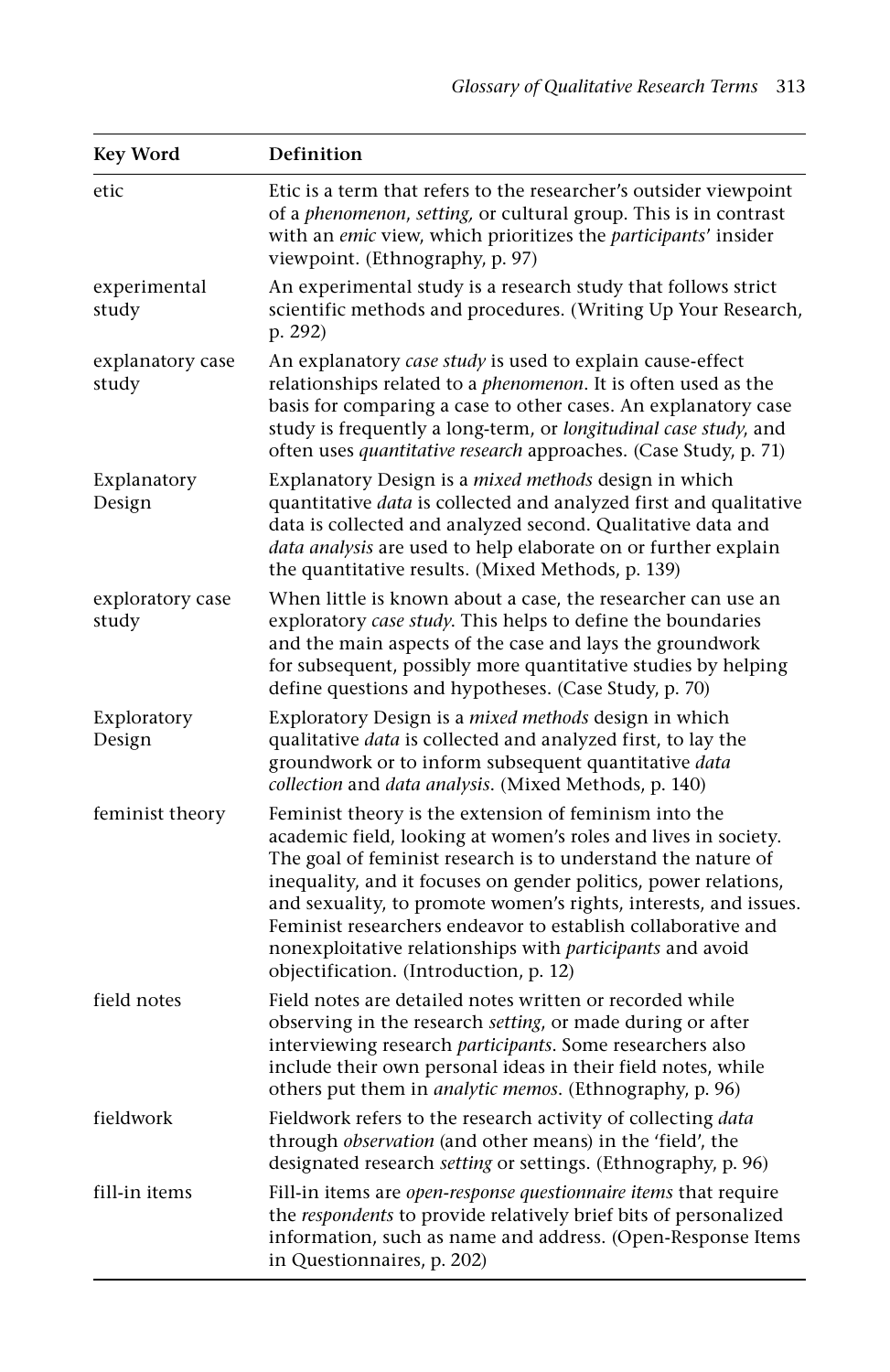| <b>Key Word</b>            | Definition                                                                                                                                                                                                                                                                                                                                                                |
|----------------------------|---------------------------------------------------------------------------------------------------------------------------------------------------------------------------------------------------------------------------------------------------------------------------------------------------------------------------------------------------------------------------|
| foreshadowed<br>problems   | Foreshadowed problems are issues or obstacles that you anticipate<br>that you will face when you observe in the research setting. They<br>help you to plan your observations. (Observation, p. 169)                                                                                                                                                                       |
| framing a study            | Framing a study means introducing and concluding a study with<br>the conceptual or theoretical issues that the writers have used to<br>explain their findings. (Writing Up Your Research, p. 289)                                                                                                                                                                         |
| gatekeeper                 | A gatekeeper is a person whose permission or approval is<br>necessary for a researcher to gain access to a research site or<br>setting. (Ethnography, p. 97)                                                                                                                                                                                                              |
| gatekeepers of<br>journals | Gatekeepers of journals are editors of print and electronic<br>journals and the reviewers who evaluate submissions. Their<br>job is to select the best quality articles they can for their<br>publications. (Writing Up Your Research, p. 289)                                                                                                                            |
| grounded theory            | Grounded theory is a qualitative research approach. The<br>researcher uses qualitative data collection methods like<br>interviews to collect information until data saturation is<br>reached, then groups ideas together into <i>categories</i> using the<br>constant comparison method, to develop a context-specific, or<br>'substantive' theory. (Introduction, p. 15) |
| indirect probes            | Indirect probes are indirect questions used in interviews when<br>using more direct questions could be problematic. (Interviews,<br>p. 191)                                                                                                                                                                                                                               |
| inductive thinking         | Inductive thinking works from the specific to the more general,<br>taking specific observations or instances, noting patterns, then<br>extrapolating from them to create general conclusions or a<br>general theory. The opposite is <i>deductive thinking</i> .                                                                                                          |
| informant                  | An informant is a person from within the <i>cultural group</i> being<br>studied who provides the researcher with 'insider' information.<br>(Ethnography, p. 99)                                                                                                                                                                                                           |
| informed consent           | Based on the principles of beneficence and respect for persons,<br>informed consent helps to ensure that participants understand<br>their role in a study, agree to participate voluntarily, and can<br>withdraw from the study at any time without prejudice. (Ethics<br>and Trustworthiness, p. 276)                                                                    |
| inquiry                    | An inquiry refers to an orientation of wondering, questioning,<br>and being off-balance about a <i>phenomenon</i> or situation; this<br>orientation then propels the research process. (What Makes<br>Research 'Qualitative'?, p. 27)                                                                                                                                     |
| instrumental case<br>study | An instrumental case study is a <i>case study</i> conducted with the<br>goal of shedding light on a particular issue, problem, or theory,<br>rather than with the goal of simply understanding the issue or<br>research <i>setting</i> for its own sake. (Case Study, p. 70)                                                                                              |
| interpretation             | An interpretation is the researcher's explanation of why<br><i>participants</i> behave or think in the way that they do. In<br>qualitative research, this is usually based on the <i>data</i> , and is<br>developed through inductive thinking. (Observation, p. 173)                                                                                                     |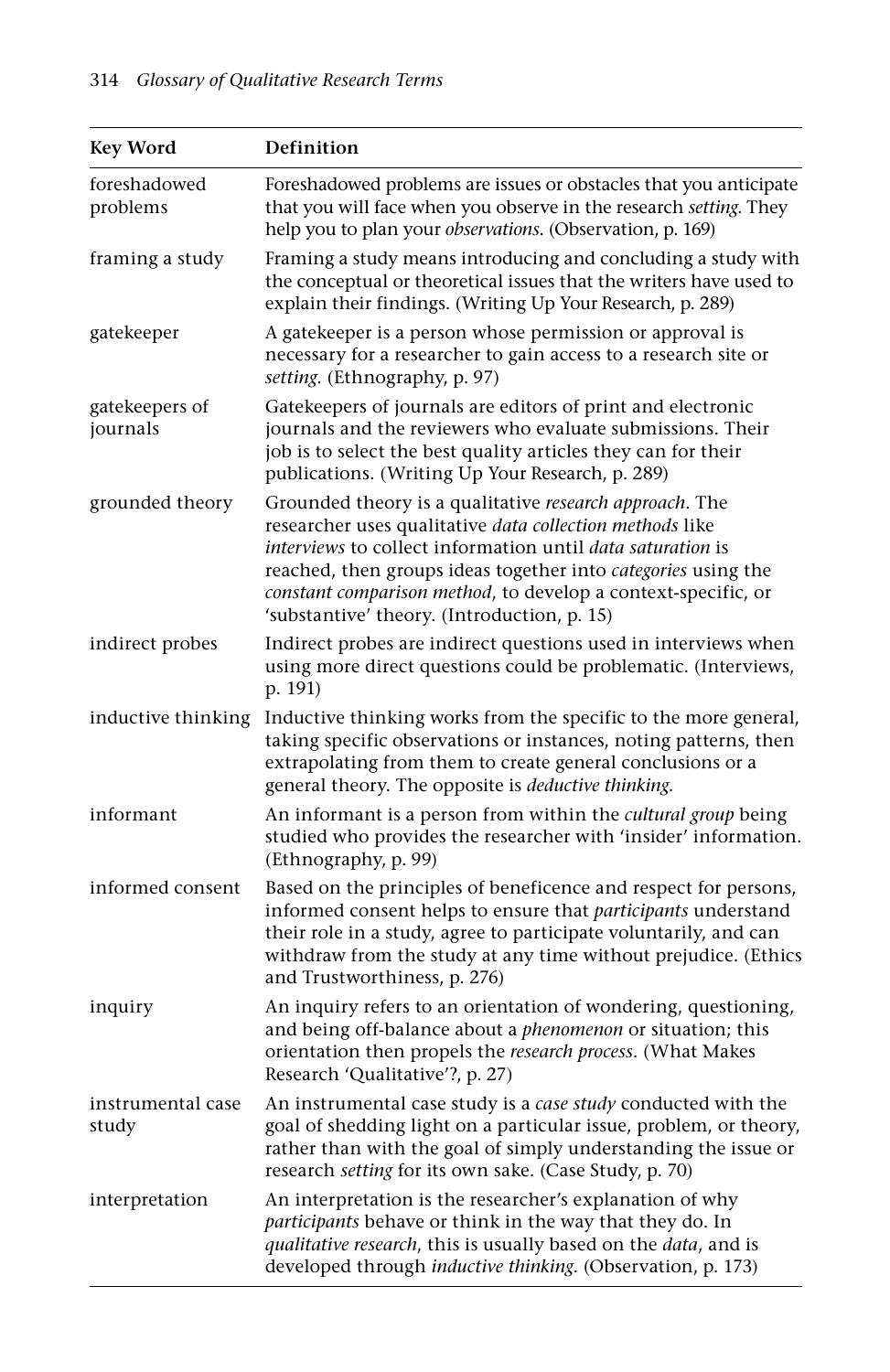| <b>Key Word</b>             | Definition                                                                                                                                                                                                                                                                                                                                                                                                                                           |
|-----------------------------|------------------------------------------------------------------------------------------------------------------------------------------------------------------------------------------------------------------------------------------------------------------------------------------------------------------------------------------------------------------------------------------------------------------------------------------------------|
| interpretive<br>analysis    | Interpretive analysis emphasizes the role of the researcher<br>as an interpreter of the <i>data</i> , and the self-reflective nature of<br>qualitative research. (Introduction, p. 5)                                                                                                                                                                                                                                                                |
| interview guide             | An interview guide, or interview schedule, is a list of topics<br>and questions that the researcher writes before an interview. It<br>helps the researcher prepare for the interview, ensuring that all<br>of the important areas of interest are being considered, and it<br>can also guide the interview itself. (Interviews, p. 186)                                                                                                              |
| interview moves             | Interview moves are actions taken by an interviewer during<br>the interview, such as checking/reflecting a respondent's reply,<br>following up that reply with further questions or probing<br>aspects of it more deeply. (Interviews, p. 190)                                                                                                                                                                                                       |
| intrinsic case<br>study     | An intrinsic case study is a case study conducted out of<br>interest in the case itself, without the goal or expectation of<br>illuminating any particular issue. They tend to be primarily<br>descriptive. (Case Study, p. 69)                                                                                                                                                                                                                      |
| introspection               | Introspection is the process by which individuals reflect on<br>their thoughts, feelings, motives, and reasoning processes.<br>(Introspective Techniques, p. 220)                                                                                                                                                                                                                                                                                    |
| introspective<br>techniques | Introspective techniques are <i>data collection methods</i> , such<br>as diaries and verbal reports, which are used to find out what<br>participants think about something as they reflect on their<br>experience with it. (Introspective Techniques, p. 220)                                                                                                                                                                                        |
| intuition                   | Intuition is the researcher's instinctive or common sense<br>response to an ethical issue that has arisen in the course of the<br>conduct of a study. (Ethics and Trustworthiness, p. 280)                                                                                                                                                                                                                                                           |
| jargon                      | Jargon refers to insider or technical vocabulary related to a<br>particular field that can be used pretentiously or because there<br>are no other suitable terms. (Writing Up Your Research, p. 292)                                                                                                                                                                                                                                                 |
| leading questions           | Leading questions are poorly written <i>questionnaire items</i> that<br>suggest or indicate a particular answer to the respondents.<br>(Open-Response Items in Questionnaires, p. 207)                                                                                                                                                                                                                                                               |
| life history<br>research    | Life history research is a genre of narrative inquiry that<br>distinguishes itself from other genres by the extent to which it<br>takes into account the social, historical, and cultural contexts<br>within which the story is situated. While life history research<br>may focus on a particular period or aspect of a person's life,<br>these are usually considered within the context of the person's<br>whole life. (Narrative Inquiry, p. 47) |
| literature review           | A literature review is the section in a research report in which<br>published works related to your study are synthesized and<br>discussed. (Writing Up Your Research, p. 291)                                                                                                                                                                                                                                                                       |
| longitudinal case<br>study  | A longitudinal case study is a case study conducted over a<br>relatively long period of time. The length of this period may<br>vary depending on the nature of the case and the researcher's<br>interest in it. (Case Study, p. 71)                                                                                                                                                                                                                  |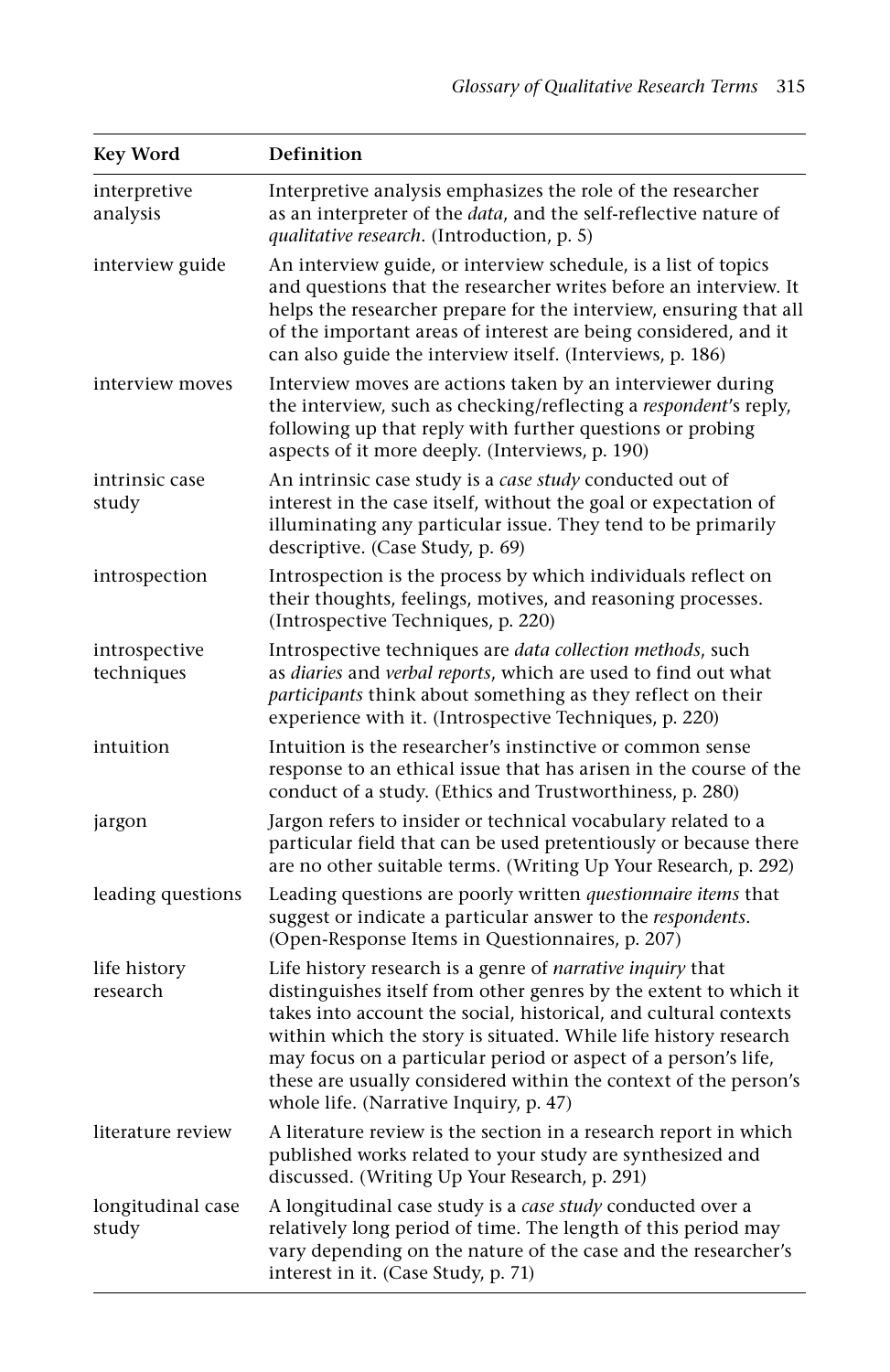| Key Word                       | Definition                                                                                                                                                                                                                                                                                                                                                          |
|--------------------------------|---------------------------------------------------------------------------------------------------------------------------------------------------------------------------------------------------------------------------------------------------------------------------------------------------------------------------------------------------------------------|
| making the<br>familiar strange | Making the familiar strange is a mental attitude held by<br>researchers of trying to see well-known, taken-for-granted<br>settings afresh or in a novel way. (Observation, p. 171)                                                                                                                                                                                  |
| member checks                  | The term member checks refers to the process of researchers<br>taking the <i>data</i> back to the <i>participants</i> and asking whether<br>their interpretations fit with what the participant intended to<br>say or do. (Ethics and Trustworthiness, p. 266)                                                                                                      |
| memoing                        | As researchers collect, analyze, and interpret data, they write up<br>thoughts, ideas, reflections, and insights about the participants,<br>research setting, phenomenon, and also the research process and<br>study itself; this is called memoing (Case Study, p. 76)                                                                                             |
| mixed methods<br>research      | Mixed methods research is a <i>research approach</i> . It is a procedure<br>for collecting, analyzing, and 'mixing' quantitative and<br>qualitative <i>data</i> at some stage of the <i>research process</i> within a<br>single study in order to understand a research problem more<br>completely. (Mixed Methods, p. 136)                                         |
| mixing                         | Mixing refers to the way quantitative and qualitative <i>data</i><br>and results are integrated during the research process in mixed<br>methods research. (Mixed Methods, p. 137)                                                                                                                                                                                   |
| multiple case<br>study         | In a multiple case study the researcher uses more than one<br>case, so as to better understand a particular issue. A multiple<br>case study often focuses on exploring an issue rather than<br>describing one case in detail, by comparing and contrasting<br>different cases. (Case Study, p. 70)                                                                  |
| narrative inquiry              | Narrative inquiry is a qualitative research approach. It employs a<br>variety of data collection methods, particularly interview, to elicit,<br>document, and analyze life experiences as they are recounted by<br>the individuals who live them. (Narrative Inquiry, p. 46)                                                                                        |
| natural settings               | Natural settings refer to the ordinary, everyday worlds of<br><i>participants</i> – where they live, work, and study. These natural<br>settings include such places as homes and workplaces, staffrooms,<br>classrooms and self-access centers, and online chat rooms. These<br>settings are complex, dynamic, and multifaceted. (Introduction, p. 7)               |
| nominalization                 | Nominalization refers to strings of nouns and noun<br>phrases that can often be unpacked into nouns, verbs, and<br>prepositional phrases. (Writing Up Your Research, p. 299)                                                                                                                                                                                        |
| non-<br>consequentialism       | Non-consequentialism is the belief that ends do not justify<br>means. Rather, universal standards, such as individual rights<br>and responsibilities, social justice and care, exist to guide<br>all behavior, regardless of their consequences. (Ethics and<br>Trustworthiness, p. 270)                                                                            |
| nonobservational<br>methods    | Nonobservational methods refer to <i>data collection methods</i> , like<br>interviews or diary studies, which researchers use to obtain data<br>that they cannot acquire through <i>observation</i> . In <i>action research</i> ,<br>these methods are used to respond to the question, 'What do I<br>need to know about this situation?' (Action Research, p. 117) |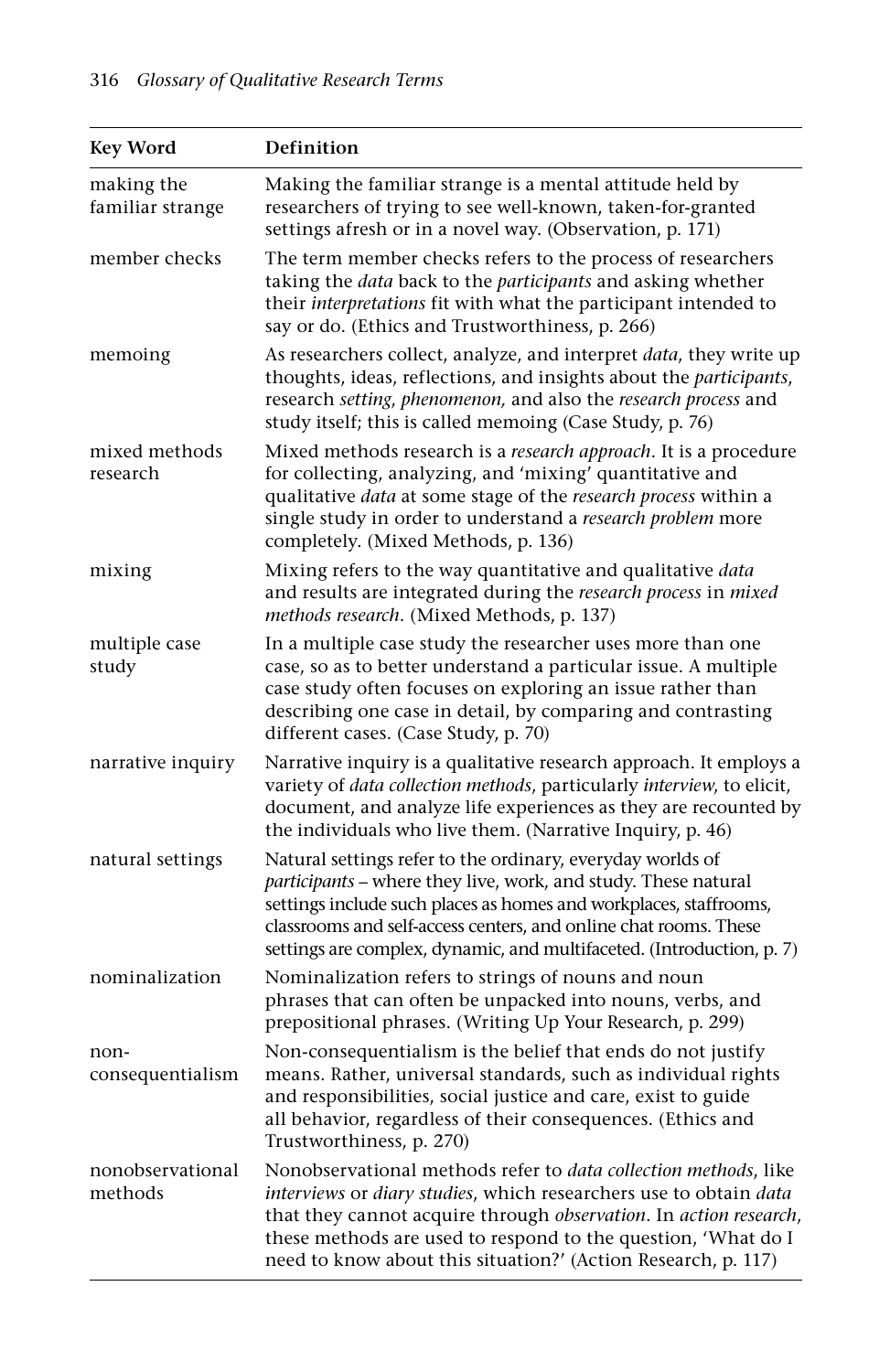| <b>Key Word</b>               | Definition                                                                                                                                                                                                                                                                                                                                                                                                                                                                                                                                                                                                                                                                                                                 |
|-------------------------------|----------------------------------------------------------------------------------------------------------------------------------------------------------------------------------------------------------------------------------------------------------------------------------------------------------------------------------------------------------------------------------------------------------------------------------------------------------------------------------------------------------------------------------------------------------------------------------------------------------------------------------------------------------------------------------------------------------------------------|
| nonparticipant<br>observation | Nonparticipant observation is the technique of observing<br>the research <i>setting</i> without taking an active role in it.<br>(Observation, p. 167)                                                                                                                                                                                                                                                                                                                                                                                                                                                                                                                                                                      |
| observation                   | Observation is a <i>data collection method</i> . The researcher watches<br>and makes detailed notes of the research setting. The researcher<br>could be a participant observer or a nonparticipant observer.<br>(Observation, p. 166)                                                                                                                                                                                                                                                                                                                                                                                                                                                                                      |
| observational<br>methods      | Observational methods refer to data collection methods, like<br>observation, which researchers use to obtain data empirically by<br>observing the research setting. In action research, these methods<br>are used essentially to respond to the question, 'What do I<br>need to see in this situation?' (Action Research, p. 117)                                                                                                                                                                                                                                                                                                                                                                                          |
| observing                     | Observing refers to the third step in the <i>action research cycle</i> .<br>It means collecting information about the changes the<br>teacher has made, and their impact on the classroom or social<br>situation; the next step is reflecting about these changes.<br>(Action Research, p. 115)                                                                                                                                                                                                                                                                                                                                                                                                                             |
| observer's paradox            | Observer's paradox refers to the idea that any observation of<br>authentic communication (by researchers, video cameras,<br>and so on) influences that communication, making it less<br>authentic. (Observation, p. 177)                                                                                                                                                                                                                                                                                                                                                                                                                                                                                                   |
| ontology                      | Ontology is a set of beliefs about the nature of reality,<br>and considers the question, 'When is something real?' For<br>example, positivists believe that there is one universal reality,<br>independent of people. On the other hand, constructivists<br>believe that reality is constructed in the minds of the<br>participants. (Introduction, p. 5)                                                                                                                                                                                                                                                                                                                                                                  |
| open interviews               | Open interviews are interviews that develop naturally, rather<br>than being guided by a pre-prepared interview guide or list of<br>questions. They are also known as 'open-ended', 'in-depth',<br>and 'unstructured' interviews. (Interviews, p. 185)                                                                                                                                                                                                                                                                                                                                                                                                                                                                      |
| open-response<br>items        | Open-response items are <i>questionnaire</i> items in which<br>respondents write their own answers, rather than selecting<br>responses from a limited list of options provided by the<br>researcher. (Open-Response Items in Questionnaires, p. 201)                                                                                                                                                                                                                                                                                                                                                                                                                                                                       |
| paradigms                     | Researchers, explicitly and implicitly, develop conceptual<br>frameworks which fashion how they carry out their research.<br>These frameworks are shaped by each researcher's view of<br>the world, and are also informed by how other academics<br>conceptualize research. In the social sciences, a number of<br>generally accepted models have been developed that articulate<br>these conceptual frameworks, and they are called paradigms.<br>They are often distinguished by their beliefs about ontology ('What<br>is reality?'), epistemology ('What is knowledge?') and axiology ('Is<br>truth value-free or value-laden?'). Positivism and constructivism are<br>two examples of paradigms. (Introduction, p. 5) |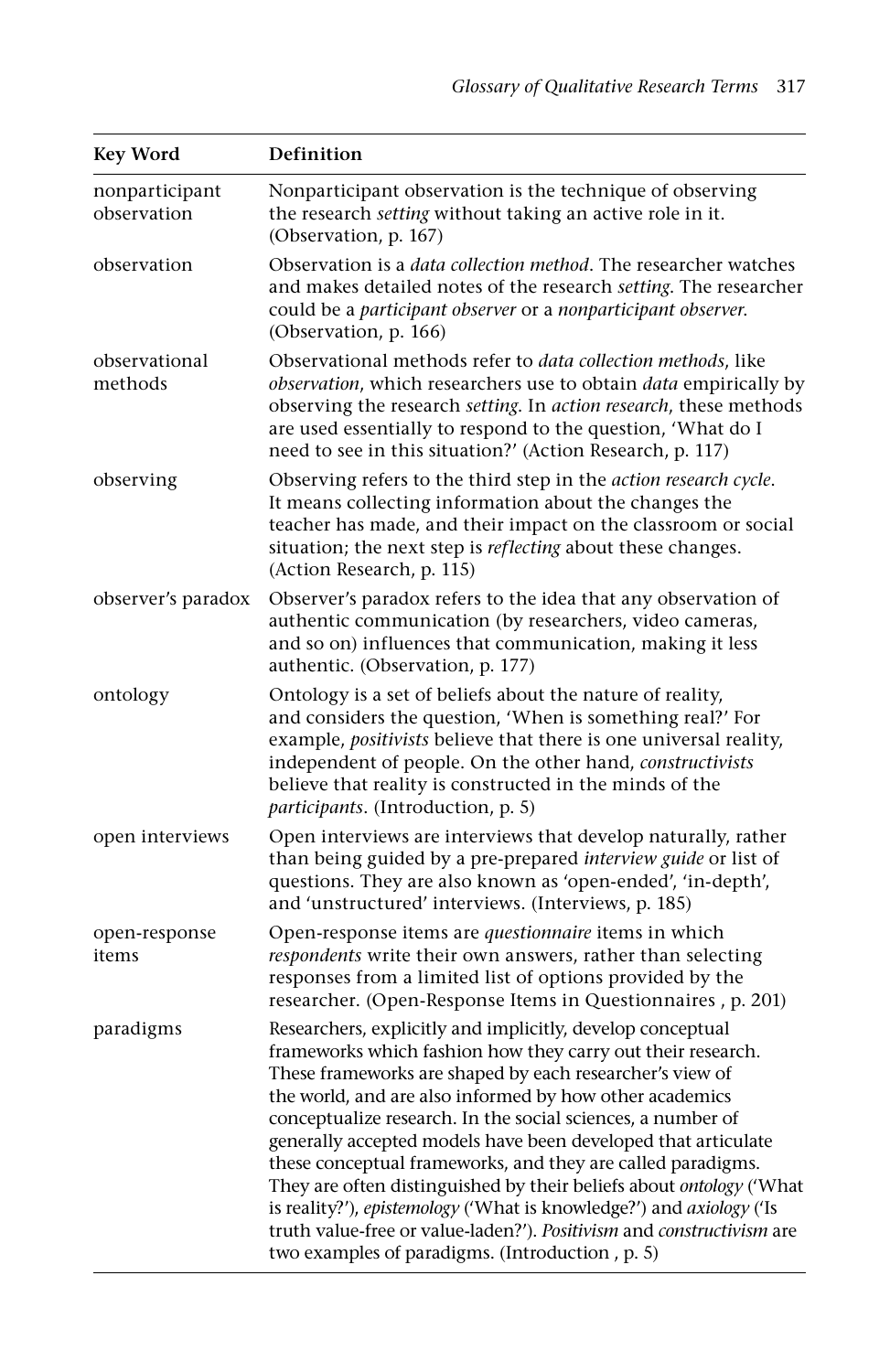| <b>Key Word</b>            | Definition                                                                                                                                                                                                                                                                                                                                                                                                                                                                                                                                                                                                                                                                     |
|----------------------------|--------------------------------------------------------------------------------------------------------------------------------------------------------------------------------------------------------------------------------------------------------------------------------------------------------------------------------------------------------------------------------------------------------------------------------------------------------------------------------------------------------------------------------------------------------------------------------------------------------------------------------------------------------------------------------|
| participants               | Participants are the people in the research study. They are also<br>called respondents (particularly when data is collected using<br><i>interviews</i> or <i>questionnaires</i> ); in <i>quantitative research</i> , they are<br>often referred to as 'subjects'. (Introduction, p. 7)                                                                                                                                                                                                                                                                                                                                                                                         |
| participant<br>observation | During participant observation, the researcher fulfills two roles<br>simultaneously - being both a <i>participant</i> in a social setting and<br>also an observer studying the interaction taking place there.<br>(Observation, p. 167)                                                                                                                                                                                                                                                                                                                                                                                                                                        |
| pause                      | In <i>discourse analysis</i> , a pause refers to the silence that occurs<br>within a speaker's turn. (Discourse Analysis, p. 249)                                                                                                                                                                                                                                                                                                                                                                                                                                                                                                                                              |
| personal values            | Personal values are deeply-held values that inform one's<br>practice and center on the kind of person one is and hopes to<br>be in the world. (Ethics and Trustworthiness, p. 281)                                                                                                                                                                                                                                                                                                                                                                                                                                                                                             |
| phenomenology              | Phenomenology is a research approach. A<br>phenomenological study describes the meanings that<br>several individuals have of experiencing a single<br>phenomenon. The purpose of a phenomenological study is<br>to reduce individual experiences of such phenomenon to<br>a description of the basic 'essence' of that experience, by<br>creating a composite description of that experience for all<br>of the participants. In a broader sense, phenomenology as<br>a school of philosophical thought underpins all qualitative<br>research, because of its interest in understanding and<br>representing the subjective experience of participants.<br>(Introduction, p. 15) |
| phenomenon                 | A phenomenon is a term used to describe something that<br>can be seen or experienced by the human senses. It could be<br>something physical like an object or something constructed<br>like an event or feeling. (Introduction, p. 7)                                                                                                                                                                                                                                                                                                                                                                                                                                          |
| pilot study                | A pilot study is a preliminary study in which a researcher tests<br>and refines data collection and analysis methods and procedures.<br>(Narrative Inquiry, p. 49)                                                                                                                                                                                                                                                                                                                                                                                                                                                                                                             |
| planning                   | Planning refers to the first step in the action research cycle. It<br>means identifying an issue or focus area for which change<br>or improvement is desired; the next step is putting practical<br>strategies in place to change and improve a situation through<br>acting. (Action Research, p. 115)                                                                                                                                                                                                                                                                                                                                                                         |
| positionality              | In the <i>constructivist paradigm</i> , positionality refers to the idea<br>that researchers can locate themselves close to or far from<br>the participants' way of seeing the world. In critical theory,<br>positionality refers to the notion that researchers implicitly<br>or explicitly locate their research within society through<br>the beliefs and attitudes that underpin the study. (Case<br>Study, p. 73)                                                                                                                                                                                                                                                         |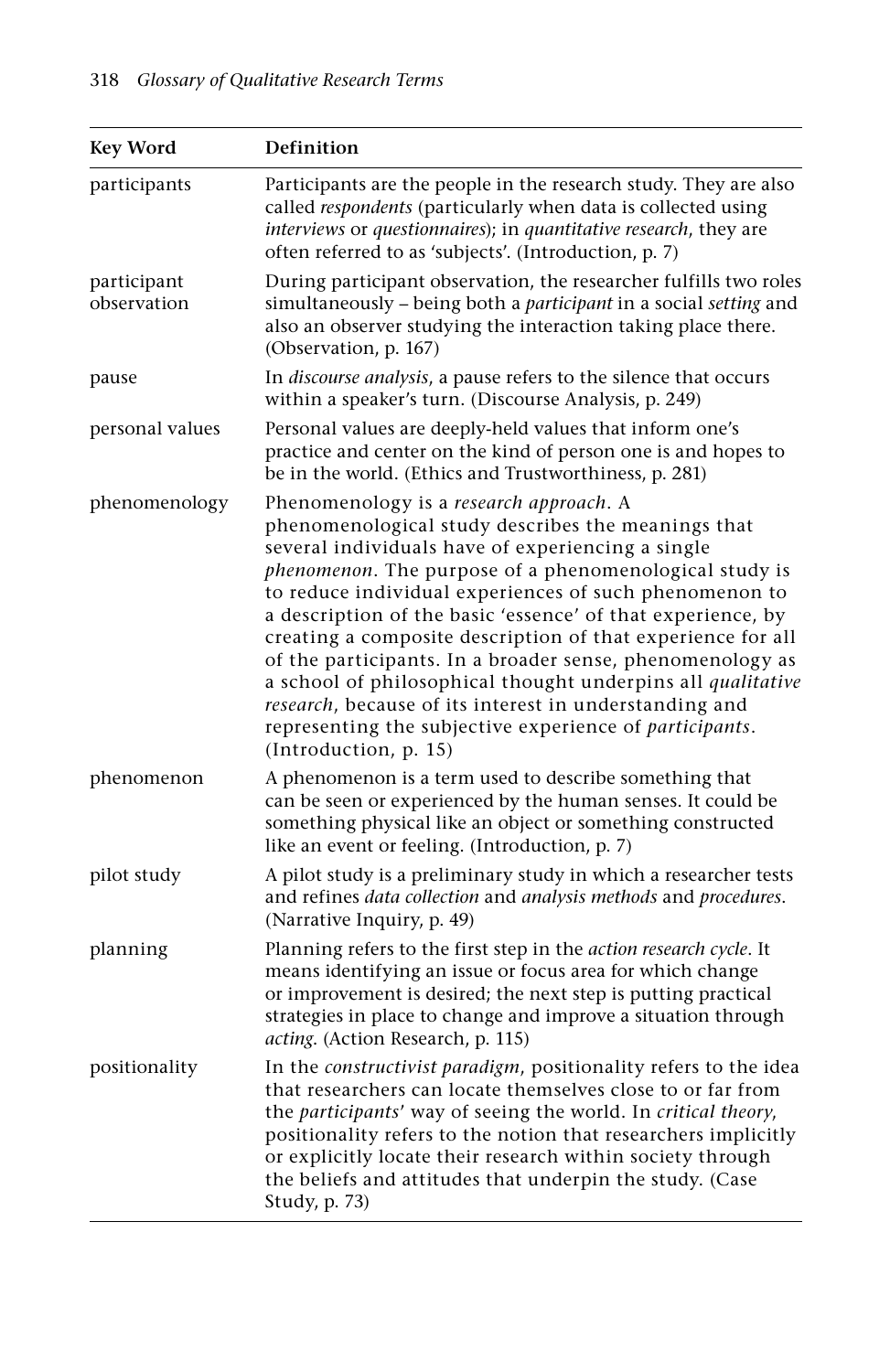| <b>Key Word</b>                                                          | Definition                                                                                                                                                                                                                                                                                                                                                                                                                                                                                                                                                                                                                                                                                          |
|--------------------------------------------------------------------------|-----------------------------------------------------------------------------------------------------------------------------------------------------------------------------------------------------------------------------------------------------------------------------------------------------------------------------------------------------------------------------------------------------------------------------------------------------------------------------------------------------------------------------------------------------------------------------------------------------------------------------------------------------------------------------------------------------|
| positivism                                                               | Positivism is the belief that there is only one, fixed, agreed-<br>upon reality, so research must strive to find a singular,<br>universal 'truth'. Positivists see the world as real, as something<br>that exists independently of themselves. These people believe<br>that they can measure this 'reality'; in fact, the purpose of<br>their research is to measure it as precisely as possible, so as to<br>make predictions about what will happen in the future. To<br>create accurate predictions, the researcher should be detached<br>and 'objective'. (Introduction, p. 6)                                                                                                                  |
| postmodernism                                                            | Postmodernism is an ideological perspective that questions the<br>early twentieth-century emphasis on science and technology,<br>rationality, reason, and positivism. In this postmodern world,<br>everything is contested. Multiple interpretations of the<br>same phenomenon are possible, depending upon where one<br>is standing. There are no absolutes, and no single theoretical<br>framework for examining social and political issues; rather,<br>diversity and plurality should be celebrated, and no one<br>element privileged or considered more powerful than another.<br>(Introduction, p. 12)                                                                                        |
| pragmatism                                                               | Pragmatism is a perspective in social research that<br>encompasses both qualitative and quantitative research. It is<br>not based on a particular view of what 'reality' or 'knowledge'<br>is - instead, pragmatic researchers focus on the impact or<br>consequences of their research, choosing the qualitative<br>and quantitative research approaches, methods, and techniques<br>that best meet their research purposes. Pragmatism represents<br>the philosophical underpinnings of mixed methods research<br>and more broadly much practical qualitative research that is<br>carried out without the researcher considering too deeply what<br>truth or knowledge are. (Introduction, p. 13) |
| prestige questions                                                       | Prestige questions are questionnaire items that people are<br>likely to answer one way or another because they think<br>that it will make them look better. (Open-Response Items in<br>Questionnaires, p. 208)                                                                                                                                                                                                                                                                                                                                                                                                                                                                                      |
| privacy and<br>confidentiality                                           | Privacy and confidentiality refers to the notion that the<br>rights of participants to have their privacy protected through<br>assurances that the data they offer, as well as their identities,<br>will be held in confidence. (Ethics and Trustworthiness, p. 275)                                                                                                                                                                                                                                                                                                                                                                                                                                |
| Publication<br>Manual of<br>the American<br>Psychological<br>Association | This is a major handbook used in some fields of social science<br>that explains how to write up research reports for publication.<br>(Writing Up Your Research, p. 299)                                                                                                                                                                                                                                                                                                                                                                                                                                                                                                                             |
| qualifying data                                                          | Qualifying data is the statistical process of transforming<br>quantitative <i>data</i> into qualitative data through cluster or factor<br>analysis. (Mixed Methods, p. 142)                                                                                                                                                                                                                                                                                                                                                                                                                                                                                                                         |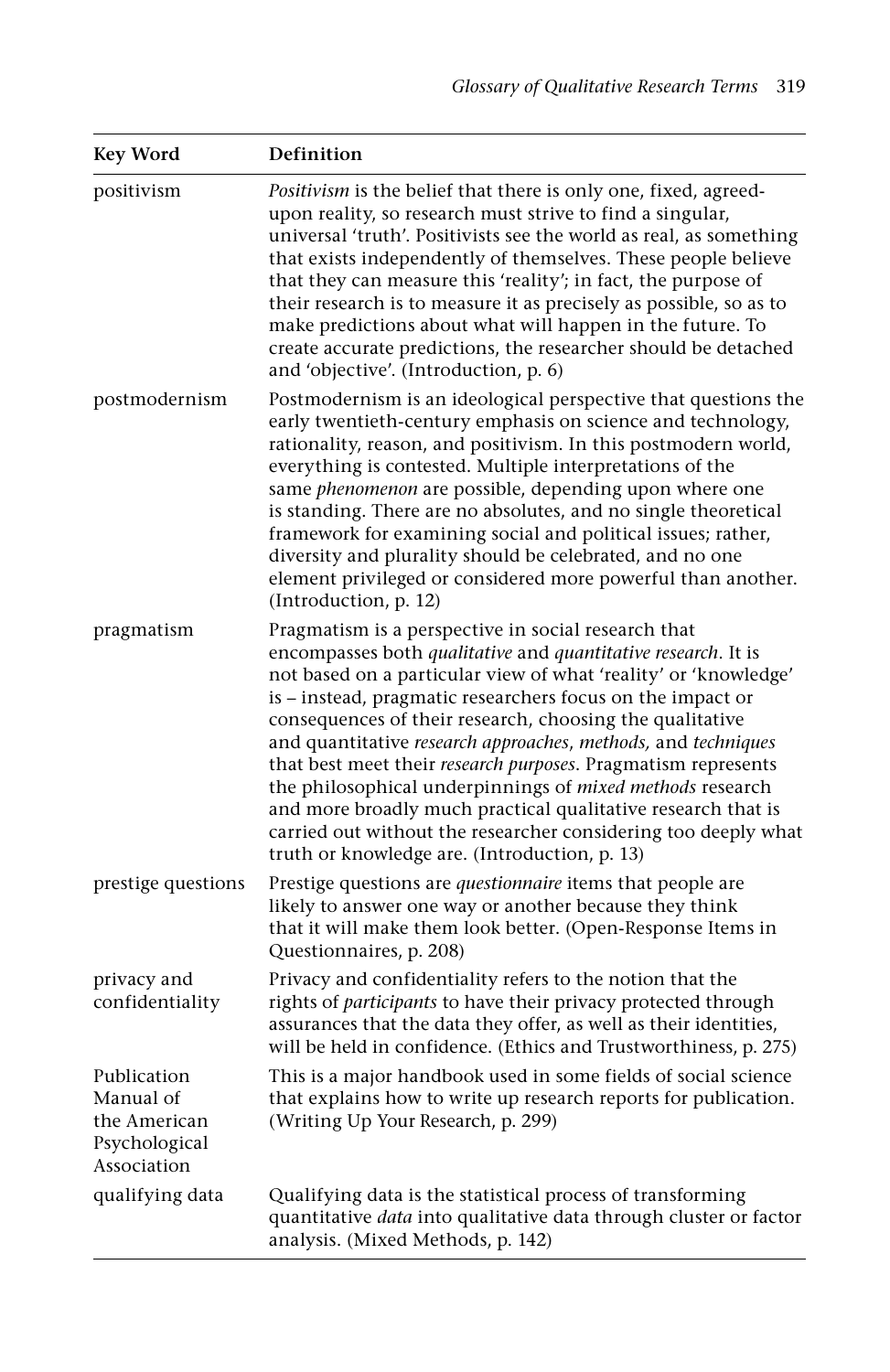| Key Word                        | Definition                                                                                                                                                                                                                                                                                                                                                                                                                                                                                                                                                                                                                                                                                                   |
|---------------------------------|--------------------------------------------------------------------------------------------------------------------------------------------------------------------------------------------------------------------------------------------------------------------------------------------------------------------------------------------------------------------------------------------------------------------------------------------------------------------------------------------------------------------------------------------------------------------------------------------------------------------------------------------------------------------------------------------------------------|
| qualitative<br>research         | In qualitative research, researchers try to understand<br>participants' experiences with the central <i>phenomenon</i><br>(the focus of the study) in a natural setting, using research<br>approaches such as ethnography or case study. Instead of<br>numbers, researchers collect words (text, such as interviews<br>or observation notes), and images (pictures or audio-visual<br>footage) about the <i>phenomenon</i> of the study. As much as<br>possible without preconceived hypotheses or ideas, they<br>analyze the <i>data</i> for common patterns (themes) in order<br>to allow multiple interpretations of participants' individual<br>experiences. (Introduction, p. 5; Mixed Methods, p. 137) |
| quantifying data                | Quantifying data is the process of transforming qualitative<br>data into quantitative data by counting codes, categories, and<br>themes. (Mixed Methods, p. 142)                                                                                                                                                                                                                                                                                                                                                                                                                                                                                                                                             |
| quantitative<br>research        | Quantitative research is a research methodology in which<br>numeric data is collected and statistically analyzed in an<br>objective and unbiased manner to prove or disprove a<br>hypothesis so that the results can be generalized from a sample<br>to a larger population. (Mixed Methods, p. 137)<br>Quantitative research refers to research methods that draw on<br>numerical (often statistically based) warrants like frequency<br>and probability, and therefore make use of numerical or<br>countable <i>data</i> . (What Makes Research 'Qualitative'?)                                                                                                                                            |
| quasi-<br>experimental<br>study | A quasi-experimental study is one that follows scientific<br>methods and procedures to the extent that it can, but not<br>fully. For example, in classroom research existing groups and<br>teaching processes often cannot be changed for the sake of<br>research. (Writing Up Your Research, p. 292)                                                                                                                                                                                                                                                                                                                                                                                                        |
| questionnaires                  | Questionnaires are instruments for the collection of <i>data</i> ,<br>usually in written form, consisting of open response items (or<br>questions) and/or closed response items (or questions), which<br>require a response from respondents. (Open-Response Items in<br>Questionnaires, p. 201)                                                                                                                                                                                                                                                                                                                                                                                                             |
| reflecting                      | Reflecting refers to the fourth and final step in the action<br>research cycle. Researchers think carefully about what they have<br>observed, and consider planning further action research in the<br>next cycle. (Action Research, p. 115)                                                                                                                                                                                                                                                                                                                                                                                                                                                                  |
| reflexive                       | Being 'reflexive' means critically thinking about the research<br>process and your role in it. (Observation, p. 176)                                                                                                                                                                                                                                                                                                                                                                                                                                                                                                                                                                                         |
| repair                          | In discourse analysis, repair refers to the sequentially organized<br>system for clearing up problems of speaking, hearing, and/or<br>understanding in talk. (Discourse Analysis, p. 242)                                                                                                                                                                                                                                                                                                                                                                                                                                                                                                                    |
| report                          | In an interview, a report is a neutral description of a situation.<br>(Interviews, p. 192)                                                                                                                                                                                                                                                                                                                                                                                                                                                                                                                                                                                                                   |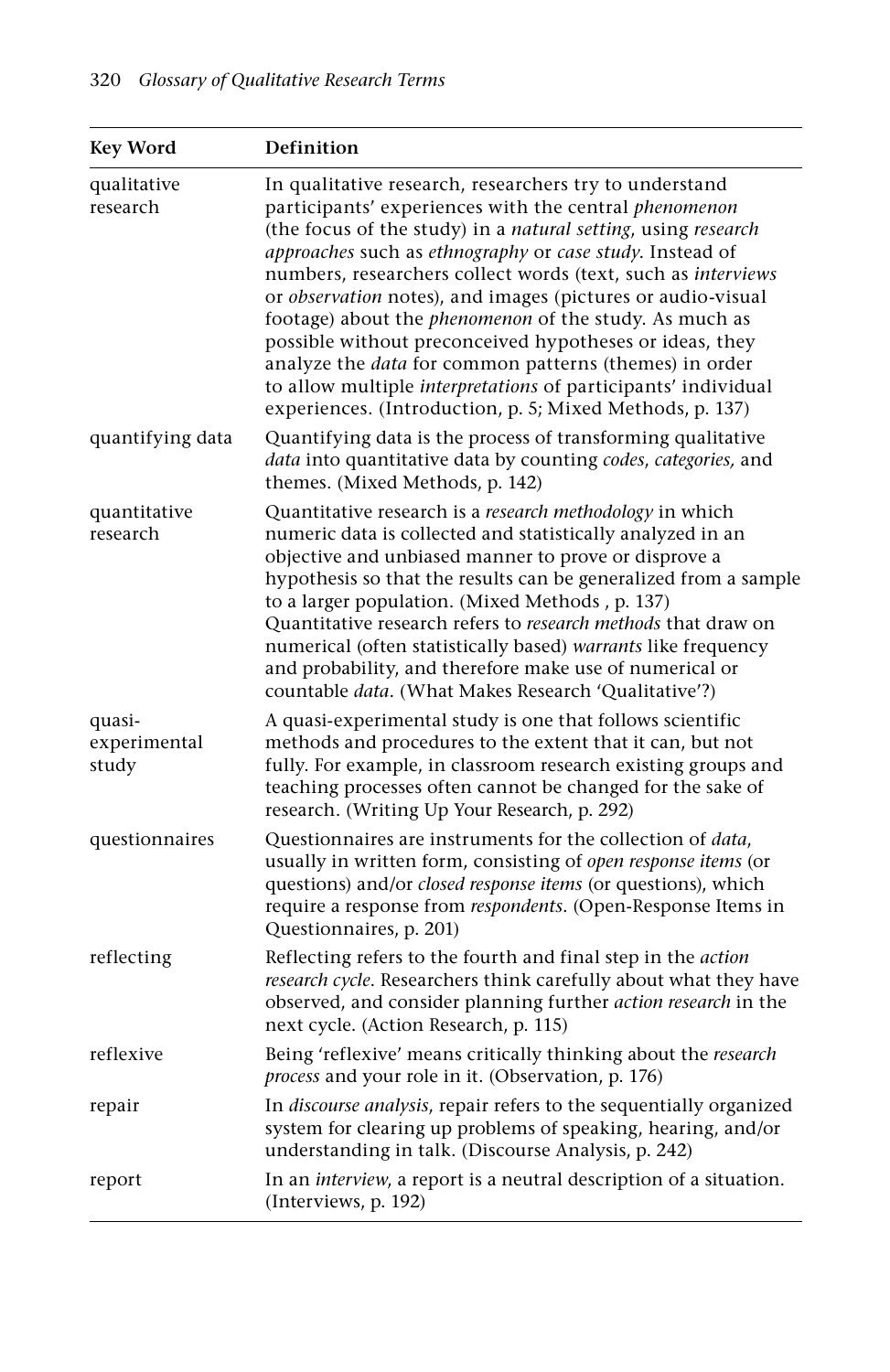| <b>Key Word</b>               | Definition                                                                                                                                                                                                                                                                                                                                               |
|-------------------------------|----------------------------------------------------------------------------------------------------------------------------------------------------------------------------------------------------------------------------------------------------------------------------------------------------------------------------------------------------------|
| research approach             | A research approach is a tradition such as <i>narrative inquiry</i> , case<br>study, ethnography, phenomenology, grounded theory, and action<br>research, which employs generally accepted research methods.<br>(Introduction, p. 5)                                                                                                                     |
| research method               | A research method is a systematic and rigorous way of collecting<br>and analyzing information. In qualitative research this includes<br>observation, interviews, open-response items in questionnaires, verbal<br>reports, diary studies, and discourse analysis. (Introduction, p. 17)                                                                  |
| research<br>methodology       | A research methodology is a theory of how inquiry should<br>occur. It defines the kinds of problems that are worth<br>investigating and frames them, determines what research<br>approaches and research methods to use, and also how to<br>understand what constitutes a legitimate and warranted<br>explanation. (Schwandt, 2007) (Introduction, p. 5) |
| research narrative            | A research narrative is a way of organizing a qualitative research<br>report to reflect the story of the research process. (Observation, p. 175)                                                                                                                                                                                                         |
| research process              | The term research process refers to what you actually do in<br>carrying out a research project, compared with the research<br>cycle, which is a formalized description of that process. (What<br>Makes Research 'Qualitative'?, p. 29)                                                                                                                   |
| research question             | A research question is a question that orients, shapes, and<br>provides direction for a research study, which may be refined<br>or changed during the research process. (What Makes Research<br>'Qualitative'?, p. 26)                                                                                                                                   |
| research<br>techniques        | A research technique is a specific procedure for obtaining<br>information. The same research technique, such as asking<br>open-ended questions, could be employed by a number of<br>different research methods. (Introduction, p. 5)                                                                                                                     |
| respondents                   | The term respondents is used in <i>questionnaires</i> and <i>surveys</i><br>to refer to the <i>participants</i> who respond to or answer the<br>questions. (Open-Response Items in Questionnaires, p. 201)                                                                                                                                               |
| retrospective<br>reports      | Retrospective reports are types of verbal report in which<br>individuals reflect on their thought processes after they<br>complete a task. (Introspective Techniques, p. 222)                                                                                                                                                                            |
| semi-structured<br>interviews | Semi-structured interviews are interviews based on a plan or<br>interview guide, which aim to cover key topics and questions,<br>but which are allowed to develop as naturally as possible and<br>not necessarily in the planned order. (Interviews, p. 185)                                                                                             |
| sequence                      | In <i>discourse analysis</i> , a sequence is an episode of talk, composed<br>of at least two turns, with identifiable boundaries of action.<br>(Discourse Analysis, p. 246)                                                                                                                                                                              |
| setting                       | The setting is the place where the research study is carried<br>out. 'Place' here refers to more than just the physical location;<br>it also includes the people, <i>artifacts</i> , language used, and<br>intangible aspects (like beliefs) of that location. (What Makes<br>Research 'Qualitative'?, p. 26)                                            |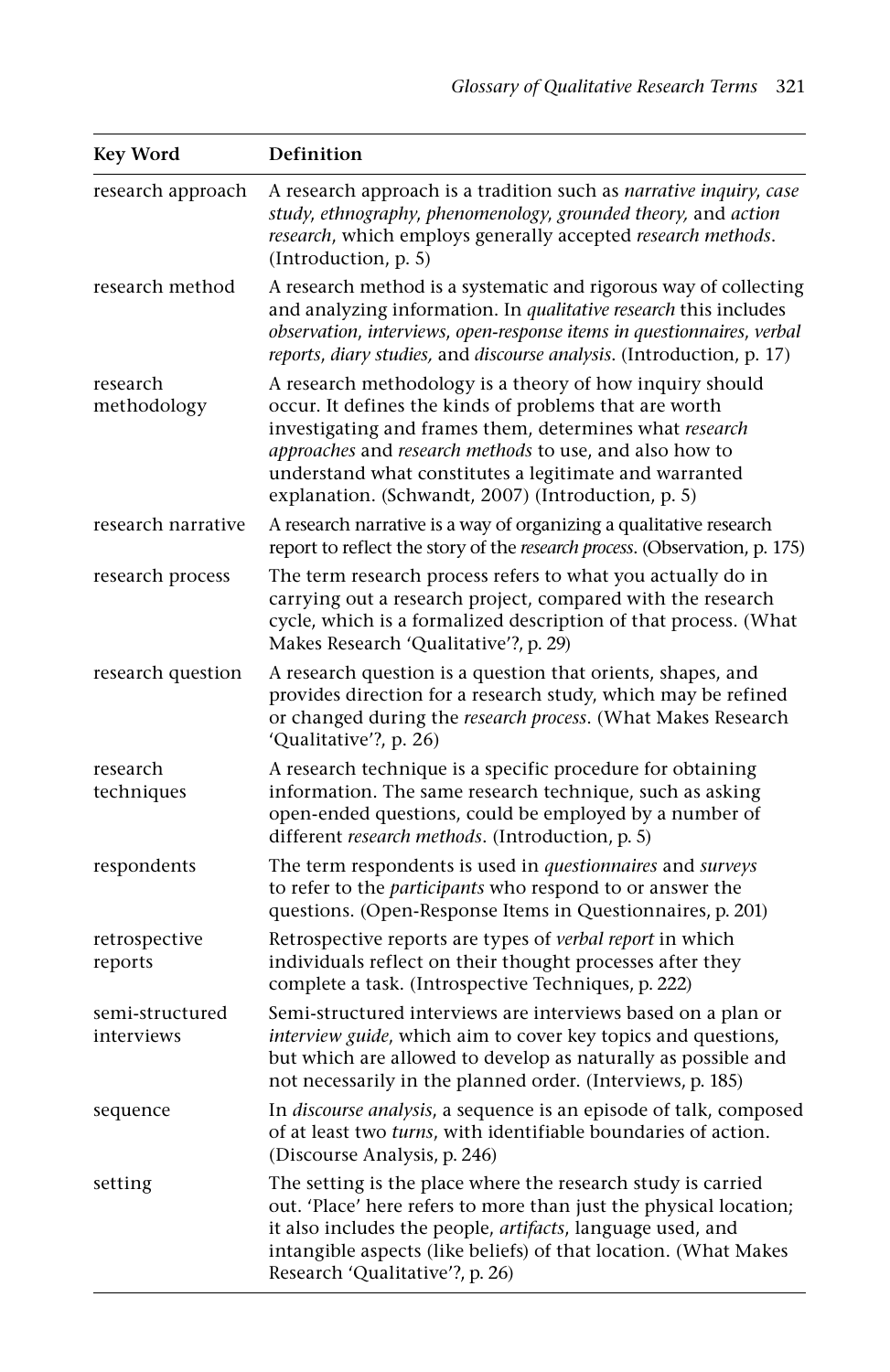| <b>Key Word</b>           | Definition                                                                                                                                                                                                                                                                                                                                                                                                                                                        |
|---------------------------|-------------------------------------------------------------------------------------------------------------------------------------------------------------------------------------------------------------------------------------------------------------------------------------------------------------------------------------------------------------------------------------------------------------------------------------------------------------------|
| short-answer items        | Short-answer items are open-response <i>questionnaire</i> items that<br>require responses that are a few phrases or sentences long,<br>but not as long as a paragraph. (Open-Response Items in<br>Questionnaires, p. 203)                                                                                                                                                                                                                                         |
| structured<br>interviews  | Structured interviews are interviews in which all the questions<br>are written out in advance, often using an interview guide.<br>(Interviews, p. 184)                                                                                                                                                                                                                                                                                                            |
| survey study              | A survey study is a data collection method which uses<br>questionnaires and is typically distributed to many people.<br>(Writing Up Your Research, p. 292)                                                                                                                                                                                                                                                                                                        |
| textual mentor            | A textual mentor is an exemplary piece of writing that models<br>aspects of good research and writing. Other writers can learn<br>to improve their own writing from it. (Writing Up Your<br>Research, p. 289)                                                                                                                                                                                                                                                     |
| theoretical<br>sampling   | Theoretical sampling is a procedure in grounded theory for<br>selecting <i>participants</i> on the basis of whether or not they will<br>contribute to the development of the theory. (Introduction, p. 17)                                                                                                                                                                                                                                                        |
| thick description         | Thick description refers to the rich, vivid descriptions and<br>interpretations that researchers create as they collect data.<br>It encompasses the circumstances, meanings, intentions,<br>strategies, and motivations that characterize the <i>participants</i> ,<br>research setting, and events. Thick description helps researchers<br>paint a meticulous picture for the reader. (Ethnography, p. 99)                                                       |
| think-alouds              | Think-alouds are a type of verbal report in which <i>participants</i><br>report on their thought processes while they are completing a<br>task. (Introspective Techniques, p. 222)                                                                                                                                                                                                                                                                                |
| thought units             | In <i>discourse analysis</i> , thought units are segments of the<br>transcribed text that reflect a particular thought or idea.<br>(Discourse Analysis, p. 224)                                                                                                                                                                                                                                                                                                   |
| timing                    | In a <i>mixed methods</i> study, timing refers to the sequence or order<br>of collecting and analyzing quantitative and qualitative data.<br>(Mixed Methods, p. 138)                                                                                                                                                                                                                                                                                              |
| transcribing data         | Transcribing is the process of converting verbal <i>data</i> to written<br>data for <i>analysis</i> . (Interviews, p. 192)                                                                                                                                                                                                                                                                                                                                        |
| transcription<br>notation | Transcription notation refers to transcribing conventions,<br>used for systematically representing features of talk in a visual<br>format. (Discourse Analysis, p. 243)                                                                                                                                                                                                                                                                                           |
| transferability           | Transferability refers to the degree to which the results of<br>qualitative research can be generalized or transferred to other<br>contexts or settings. That decision is made by the reader;<br>the qualitative researcher can enhance transferability<br>by thoroughly describing the research setting using thick<br>description, and clearly stating the assumptions that<br>were central to the research. (Open-Response Items in<br>Questionnaires, p. 215) |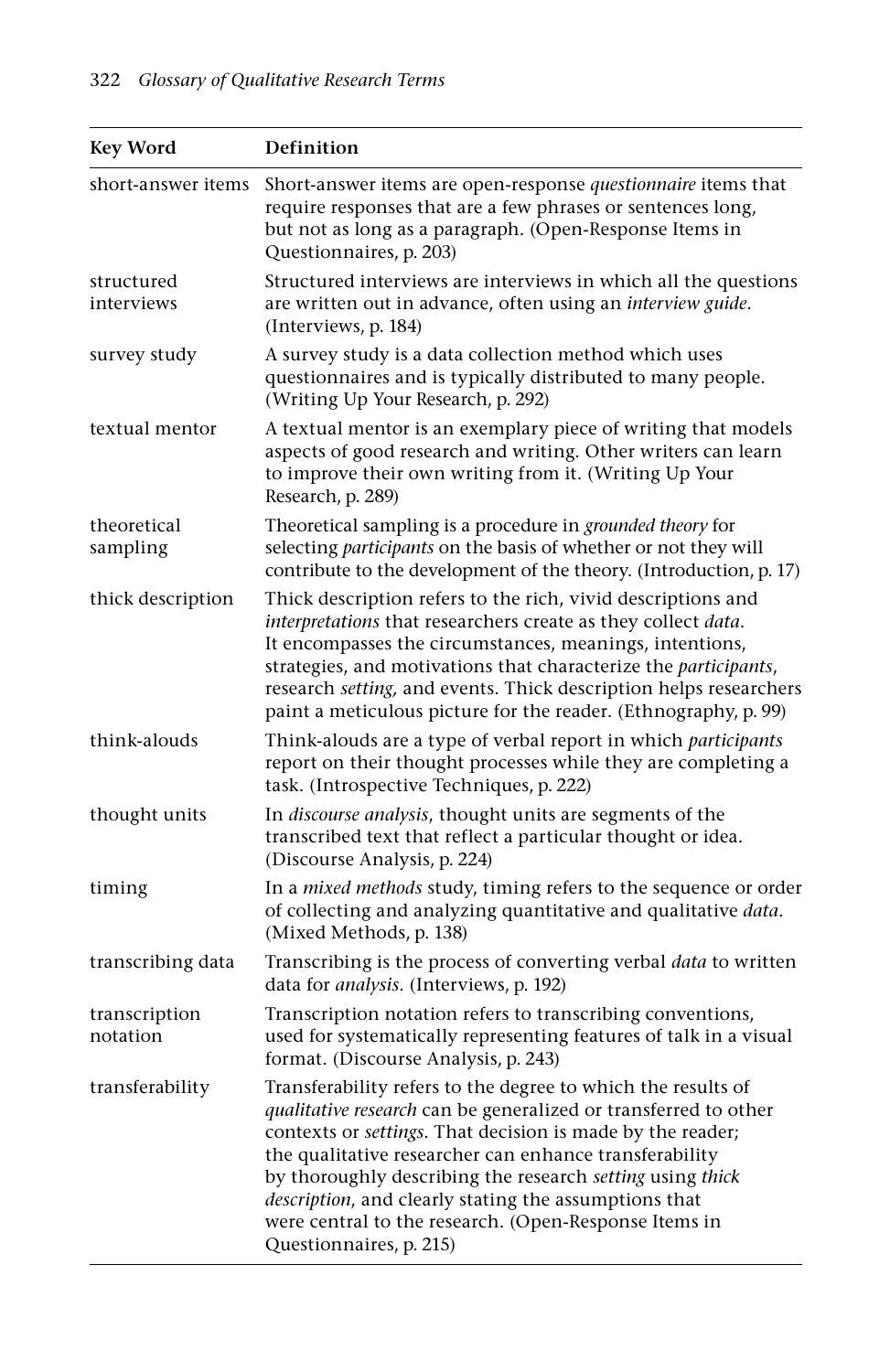| <b>Key Word</b>                       | Definition                                                                                                                                                                                                                                                                               |
|---------------------------------------|------------------------------------------------------------------------------------------------------------------------------------------------------------------------------------------------------------------------------------------------------------------------------------------|
| triangulation                         | Triangulation refers to the process of using multiple sources for<br>data gathering, multiple methods, multiple researchers, and/<br>or multiple theoretical perspectives to build richer and deeper<br>analyses and understandings of the topic under inquiry.<br>(Introduction, p. 11) |
| Triangulation<br>Design               | Triangulation Design is a <i>mixed methods</i> design in which<br>quantitative and qualitative data are collected and analyzed<br>concurrently and then compared, in order to understand the<br>research problem more completely. (Mixed Methods, p. 141)                                |
| trust and betrayal                    | There are universal ethical concerns that building trust with<br>participants may entail some betrayal of that trust once the<br>data gathering is complete. (Ethics and Trustworthiness, p. 278)                                                                                        |
| trustworthiness                       | The term trustworthiness refers to standards for judging the<br>quality and usefulness of qualitative research studies, which<br>are composed of criteria for methodologically competent<br>practice and ethically sensitive practice. (Ethics and<br>Trustworthiness, p. 264)           |
| turn                                  | In <i>discourse analysis</i> , a turn refers to one person's allocation of<br>talk. (Discourse Analysis, p. 250)                                                                                                                                                                         |
| turntaking                            | In <i>discourse analysis</i> , turntaking refers to the organizational<br>system of talk where one person speaks, stops, another starts,<br>stops, and so on. (Discourse Analysis, p. 249)                                                                                               |
| verbal reports or<br>verbal protocols | Verbal reports or verbal protocols are oral records of an<br>individual's thought processes. (Introspective Techniques, p. 222)                                                                                                                                                          |
| vignette                              | A vignette is a short narrative description that captures the<br>essential characteristics of a person or event. (Case Study, p. 83)                                                                                                                                                     |
| visual diagram                        | A visual diagram is a graphical representation of the research<br>procedures used in a <i>mixed methods</i> study. (Mixed Methods, p. 150)                                                                                                                                               |
| warrant                               | A warrant is a reasoned justification for accepting and<br>believing in a research claim or finding. (What Makes Research<br>'Qualitative'?, p. 26)                                                                                                                                      |
| weighting                             | Weighting refers to the relative importance or priority given to<br>each type of <i>data</i> in a <i>mixed methods</i> study. (Mixed Methods, p. 138)                                                                                                                                    |

*Sources*: Each contributor, and also Brown & Rodgers (2002), Creswell (2007, 2009), Mackey & Gass, (2005), Nunan (1992), and Schwandt (2007).

## **References**

- Brown, J. D., & Rodgers, T. S. (2002). *Doing second language research.* Oxford: Oxford University Press.
- Creswell, J. W. (2007). *Qualitative inquiry and research design: Choosing among five traditions* (2nd ed.). Thousand Oaks, CA: Sage Publications.
- Creswell, J. W. (2009). *Research design: Qualitative, quantitative, and mixed methods approaches* (3rd ed.). Thousand Oaks, CA: Sage Publications.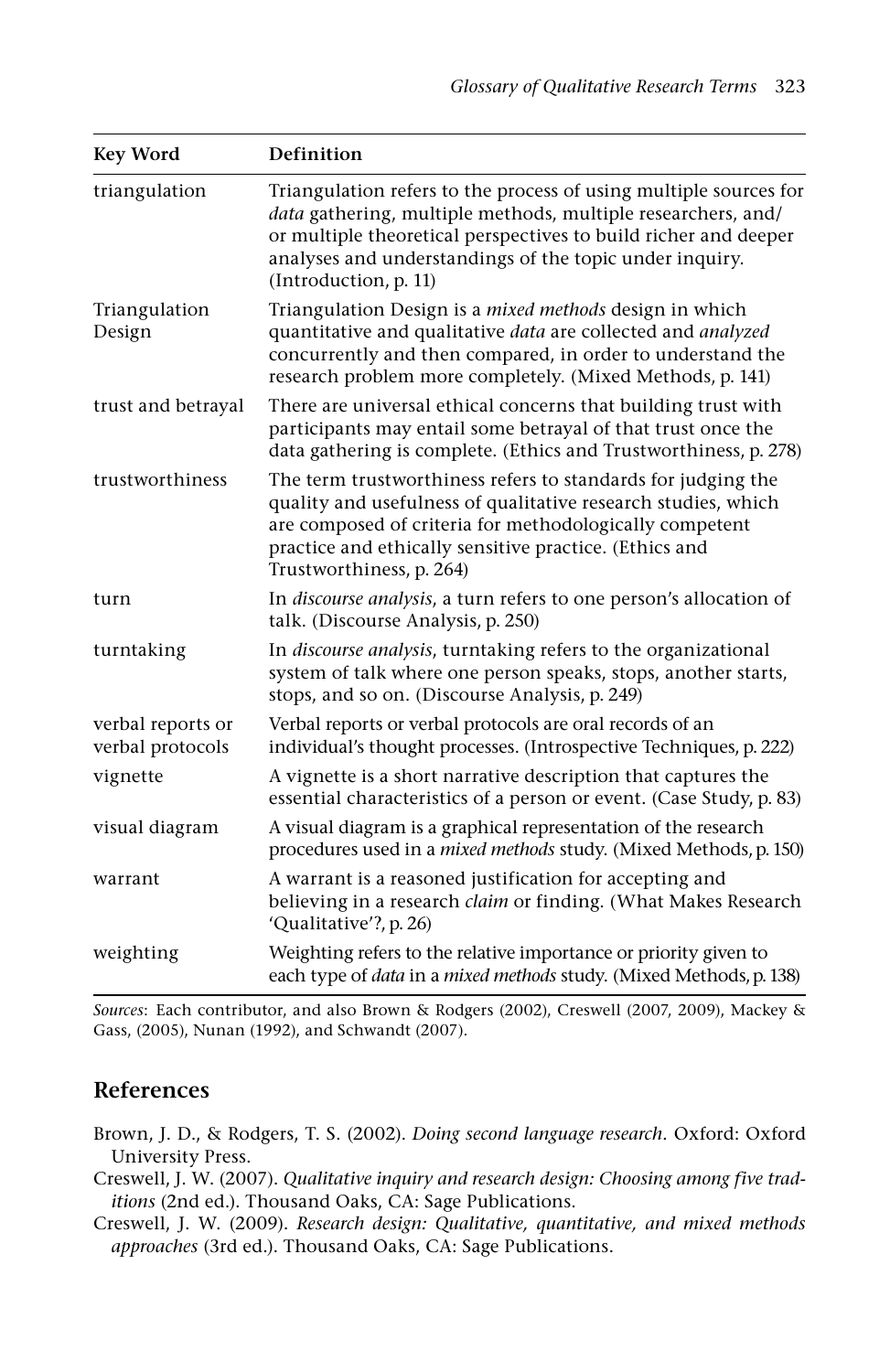- Mackey, A., & Gass, S. M. (2005). *Second language research: Methodology and design.* Mahwah, NJ: Lawrence Erlbaum Associates.
- Nunan, D. (1992). *Research methods in language learning.* Cambridge: Cambridge University Press.
- Richards, L., & Morse, J. M. (2007). *Readme first for a user's guide to qualitative methods* (2nd ed.). Thousand Oaks, CA: Sage Publications.
- Schwandt, T. A. (2007). *The Sage dictionary of qualitative inquiry* (3rd ed.). Thousand Oaks, CA: Sage Publications.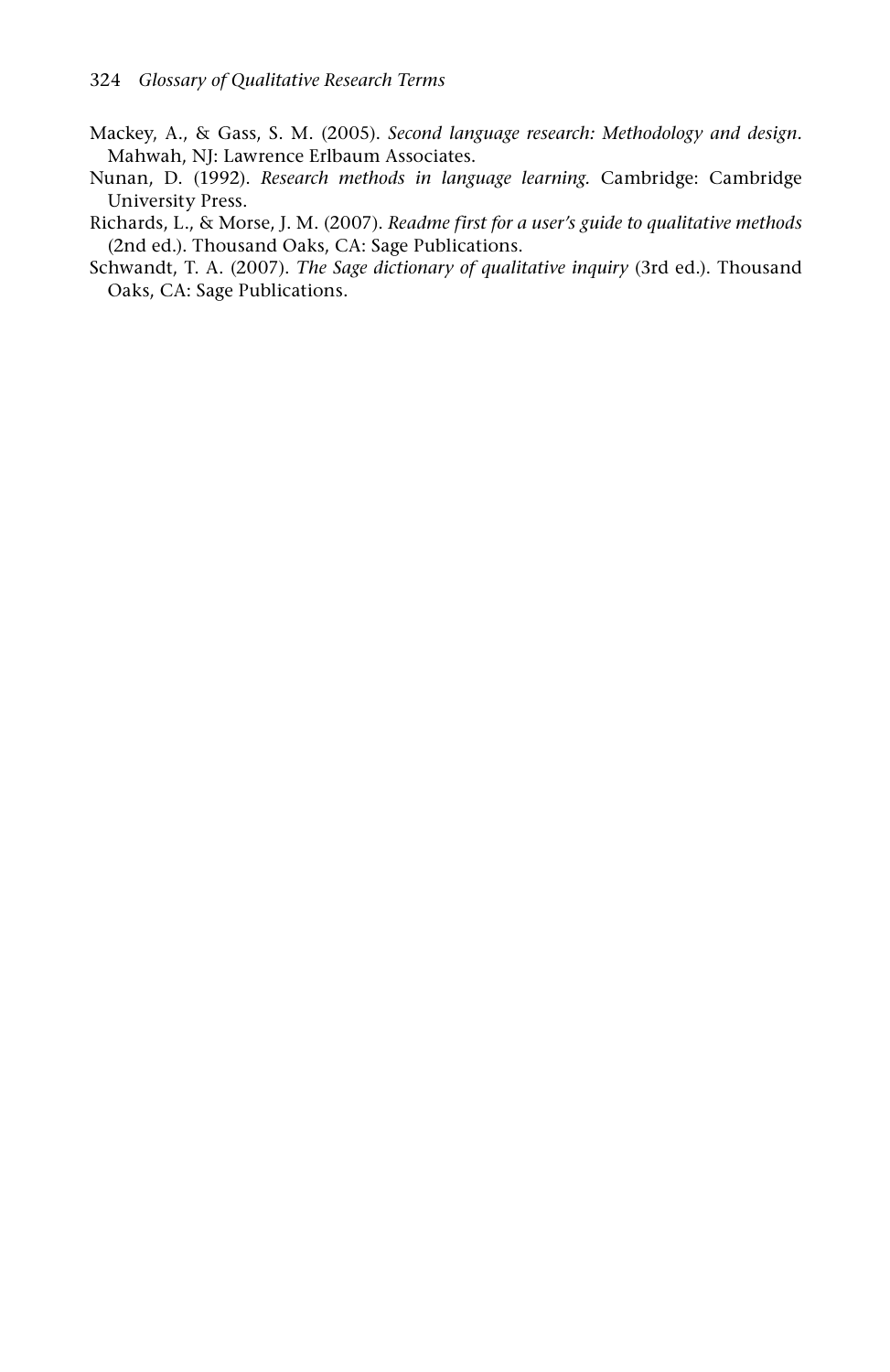## Subject Index

Note: Entries with page references of 306–324 refer to definitions in the Glossary. Please refer to the Glossary for terms boldfaced in the text but not listed in this Subject Index.

action research, 112–34 action research cycle, 115 analyzing data, 122–4 collaborative action research, 116–17, 132, 168 collecting data, 117–22 definition, 14–15, 16, 113–14, 114–16, 306 improving the quality of action research, 127–8 presenting findings, 124–6, 131 reasons for doing action research, 116–17 research design, 115, 127, 128 analyzing data, *see* data analysis applied linguistics, 4–5, 12, 13, 307 action research, 116–17 case study, 68, 71–2, 72–3 discourse analysis, 244–6, 246–7 ethnography, 92, 93, 94, 95–6 interviews, 187, 194 introspective techniques, 222–3, 229–30, 234 mixed methods, 136, 139, 145–6, 155, 159 narrative inquiry, 47–8 observation, 166–7, 168 open-response questionnaires, 213 artifacts, 77, 93, 99–100, 103–4, 169, 307 case study, 66–90 analyzing data, 78–82 boundaries of the case, 68–9, 72, 307 collecting data, 74–8 definition, 14, 16, 67–8, 68–72, 307 ethnography, comparison with, 71 improving the quality of case study, 84–6 presenting findings, 82–4 reasons for doing case study, 72–3 research design, 72–3, 74–5

sources of data, *77* types of case study, 69–71, 308, 311, 314, 315, 316 coding, 308 in action research, 123 in case study, 78–80 in ethnography, 101–2 in interviews, 184, 191–2, 195 in mixed methods, 139, 142, 150–2, 154 in narrative inquiry, 51–6 in observation, 172–3, 173–4 in open-response questionnaires, 210–11 in verbal reports, 222, 224, 226, 235 collaborative research, 116, 118, 168 collecting data, *see* data collection communities of practice, 35, 37–8, 47, 57–8, 269, 284 computers in data analysis, 79, 101, 174, 191, 211, 216, 231 confidentiality, 101, 176, 188, 189, 213, 233, 275–6, 278–9, 285, 319 *see also* ethical issues consent, 121, 169, 183, 247, 248, 271, 274, 276–8, 285, 311, 314 *see also* ethical issues constructivism, 5–13, 309, 317, 318 credibility, 154, 215, 252, 265–6, 269, 284, 291, 310 *see also* quality in qualitative research critical friend(s), 118, 119, 126, 266, 269 critical theory, 12–13, 310 culture cultural portrait, 92, 94, 103, 310 definition, 93–4, 310 diary studies, 229, 232 discourse analysis, 243, 245 ethnography, 14, 71, 83, 93–4, 95, 96, 97–8, 105, 167, 310, 312 narrative inquiry, 46, 47, 47–8, 315 researcher's culture, 11, 100, 102, 106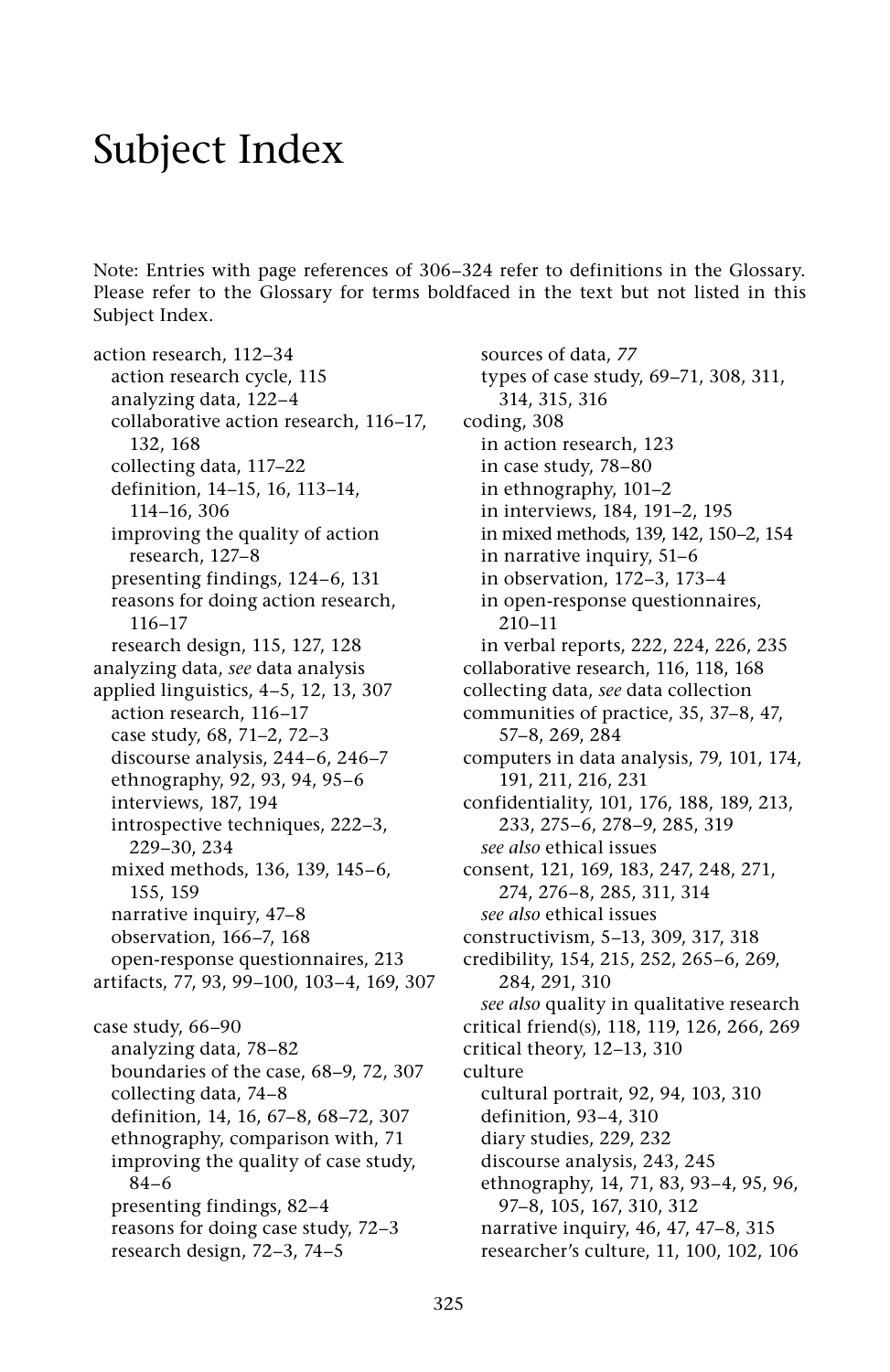data, 32–5, 310 diaries, 228–34, 311, *also* 16, 18–19, 47, 68, 76, 77, 117–19 documents, 16, 76, 77, 100, 117 interviews, 182–99, *also* 16, 18–9, 46, 49–51, 51–6, 75, 77, 78–9, 99–100, 102, 117, 120–1, 123, 138–9, 139–45, 146–52, 184, 195, 209–10, 225, 266 observation, 165–81, 314, *also* 16, 18–19, 75–6, 77, 79, 92, 97–9, 113, 117, 118–20, 123, 184, 195, 225, 266 open-response questionnaires, 200–19, 317, *also* 16, 18–19, 117, 124, 139, 141, 142, 149, 166, 183–4, 184, 187 verbal reports, 220–7, 323, *also* 16, 18–19, 136 data analysis, 310 in action research, 122–4 in case study, 78–82 in diary studies, 231–3 in discourse analysis, 249–51 in ethnography, 101–3 in interviews, 191–3 in mixed methods, 139–45, 150–2 in narrative inquiry, 51–6 in observation, 173–4 in open-response questionnaires, 210–12 in verbal reports, 224 data collection, 32–5, 311 in action research, 117–22 in case study, 74–8 in diary studies, 230–1 in discourse analysis, 247–9 in ethnography, 96–101 in interviews, 187–91 in mixed methods, 139–45, 149–52 in narrative inquiry, 48–51 in observation, 168–73 in open-response questionnaires, 205–10 in verbal reports, 223–4, 225 diary studies, 228–34 analyzing data, 231–3 collecting data using diaries, 230–1 definition, 18, 228–9, 311 improving the quality of diaries, 233–4

vs. other data collection methods, 18–19, 201 presenting findings, 233 reasons for using diaries, 229–30 types of diaries, 228–9 use in research approaches, 16: action research, 117, 118, 119; case study, 68, 76, 77; narrative inquiry, 47 discourse analysis, 242–59 analyzing data, 248–51 collecting data for discourse analysis, 247–9 definition, 18, 244–6, 311 improving the quality of discourse analysis, 252–4 vs. other data collection methods, 18–19, 195, 221 presenting findings, 251–2 reasons for using discourse analysis, 246–7 types of discourse analysis, 244–5 use in research approaches, 16, 114 document analysis, 76, 77, 100, 117 emic perspective, 8, 97–8, 104, 312 entering the field, 169, 312 ethical issues, 263–87 in action research, 312 competent practice, 264, 265–9 consent form, 276–7 culture differences between researchers and participants, 264, 277 deception and consent, 276–8, 311 ethical codes of conduct, 273–4, 312 ethical decision-making, 279–81 ethical issues, 273–9 ethical practice, 270–3 ethical principles or theories, 280–1 ethic of care, 272–3 ethic of rights and responsibilities, 271–2 ethic of social justice, 272 ethics of consequences (consequentialism), 270–1 informed consent, 314 intuition, 280 non-consequentialism, 271–3 privacy and confidentiality, 275–6, 319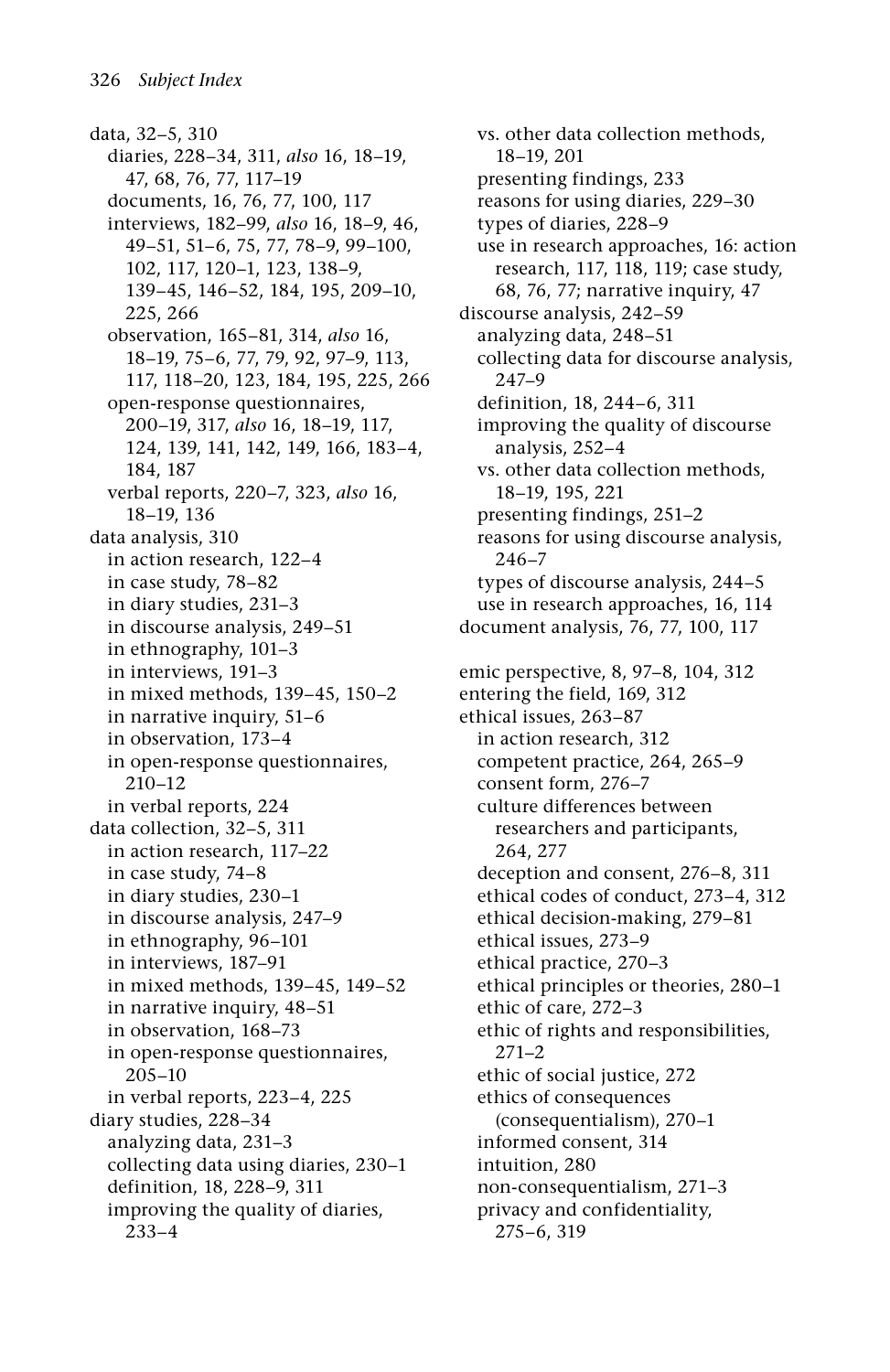trust and betrayal, 278–9 trustworthy practice, 264–5, 323 ethnography, 91–111 analyzing data, 101–3 case study, comparison with, 71 collecting data, 96–101 definition, 14, 16, 92–3, 93–4, 312 improving the quality of ethnography, 105–7 presenting findings, 103–5 reasons for doing ethnography, 92, 95–6 research design, 96–7 etic perspective, 8, 97–8, 99, 104, 106, 313 feminist theory, 12, 278, 286, 296, 313 field notes, 51, 96, 98–9, 167, 171–3, 313 fieldwork, 92, 96, 313 grounded theory, 15–17, 314 improving the quality of qualitative research in action research, 127–8 in case study, 84–6 in diary studies, 233–4 in discourse analysis, 252–4 in ethnography, 105–7 in interviews, 194–5 in mixed methods, 153–4 in narrative inquiry, 58–60 in observation, 176–7 in open-response questionnaires, 214–15 in verbal reports, 226–7 informants, 99, 105, 106, 191, 314 informed consent, *see* ethical issues institutional review boards (IRBs), 247, 276–7 interpretive analysis, 5, 9, 11, 68, 93, 253, 315 interviews, 182–99 analyzing data, 191–3 collecting data using interviews, 187–91, 315 definition, 18, 19, 183–6 improving the quality of interviews, 194–5 interaction in interviews, 189–91, 194–5, 315

vs. other data collection methods, 18–19: observation, 184, 195, 266; open-response questionnaires, 209–10; verbal reports, 225 presenting findings, 193–4 reasons for using interviews, 187 types of interviews, 184–6, 317, 321, 322 use in research approaches, 16: action research, 117, 120–1, 123; case study, 75, 77, 78–9; ethnography, 99–100, 102; mixed methods, 138–9, 139–45, 146–52; narrative inquiry, 46, 49–51, 51–6 life history research, 47, 47–8, 49–51, 58–9, 315 *see also* narrative inquiry literature review, 184, 224, 226, 291, 296, 315 member checks, 53, 127, 215, 269, 310, 316 *see also* quality in qualitative research mixed methods research, 135–61 analyzing data, 139–45, 150–2 collecting data, 139–45, 150–2 definition, 15, 16, 137, 138–9, 316 improving the quality of mixed methods research, 153–4 mixing, 138–9, 316 notation, 138 presenting findings, 152–3 reasons for doing mixed methods research, 145–6 research design, 146–50 timing, 138–9, 322 types of mixed methods research, 139–45, 150–2 weighting, 138–9, 323 narrative inquiry, 45–65 analyzing data, 50–6 collecting data, 48–51 definition, 14, 16, 46–7, 316 improving the quality of narrative inquiry, 58–60 presenting findings, 56–8 reasons for doing narrative inquiry, 47–8 research design, 48–9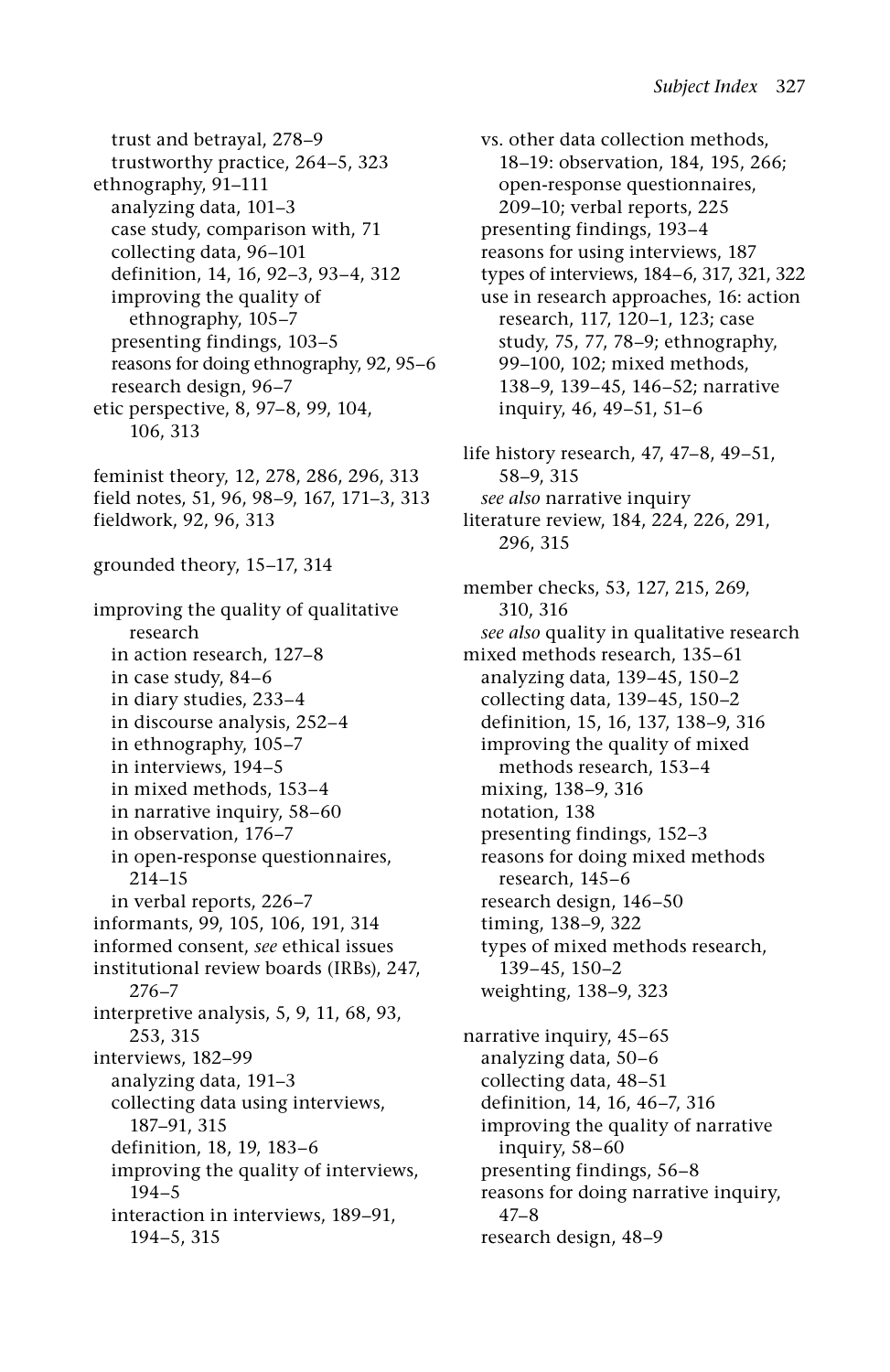observation, 165–81 analyzing data, 173–4 collecting data using observation, 168–73 definition, 16, 17–18, 19, 166–8, 317, 318 improving the quality of observation, 176–7 observer's paradox, 177, 253, 317 vs. other data collection methods, 18–19: interviews, 184, 195, 266; verbal reports, 225 presenting findings, 174–6, 294 reasons for using observation, 168 types of observation, 166–7, 317, 318 use in research approaches, 16: in action research, 113, 117, 118–20, 123; in case study, 75–6, 77, 79; in ethnography, 92, 97–9, 312 observer's paradox, 177, 253, 317 paradigms, 5–13, 317 phenomenology, 15, 17, 318 pilot study, 49, 188, 209, 213, 318 positivism, 5–7, 73, 317, 319 postmodernism, 12–13, 278, 319 pragmatism, 13, 319 presenting your findings, 288–305 in action research, 124–6, 131 in case study, 82–4 in diary studies, 233 in discourse analysis, 251–2 in ethnography, 103–5 in interviews, 193–4 in mixed methods, 152–3 in narrative inquiry, 56–8 in observation, 174–6 in open-response questionnaires, 212–14 in verbal reports, 226 privacy, *see* ethical issues qualitative research, 3–24, 25–41, 71, 81, 137, 264–9, 275–9, 320 quality in qualitative research, 25–41, 263–87 confirmability, 215, 309 credibility, 154, 215, 252, 264–6, 269, 284, 291, 310 dependability, 215, 252, 311

documenting, 265–7, 271–2, 276, 284, 291–2, 311 generalizability, 34, 127, 215, 268, 322 member checks, 53, 127, 215, 269, 310, 316 reliability, 141, 153–4, 215, 267 thick description, 9, 57, 83, 99, 102, 171, 215, 252, 322 transferability, 215, 322 triangulation, *see* triangulation trustworthiness, 58–9, 82–3, 127, 154, 263–87, 323 validity, 34, 35–8, 69, 81, 83, 127, 141, 153–4, 215 warrants, 37–9, 323 quantitative research, 4–5, 10, 13, 69, 73, 137, 215, 292, 295–6, 320 *see also* mixed methods questionnaires, open-response items, 200–19 analyzing data, 210–12 collecting data using questionnaires, 205–10 definition, 18, 19, 201, 201–4, 317, 320 guidelines for writing good items, 206–9 improving the quality of questionnaires, 214–15 vs. other data collection methods, 18–19: observations, 166; interviews, 183–4, 184, 187 presenting findings, 212–14 reasons for using questionnaires, 204–5 types of items on questionnaires, 201–4 use in research approaches, 16: action research, 117, 124; mixed methods, 139, 141, 142, 149 reliability, 141, 153–4, 215, 267 *see also* quality in qualitative research research approaches, 14–17 action research, 112–34 case study, 66–90 ethnography, 91–111 mixed methods, 135–61 narrative inquiry, 45–65 research design, 26–32

in action research, 115, 118, 127, 128